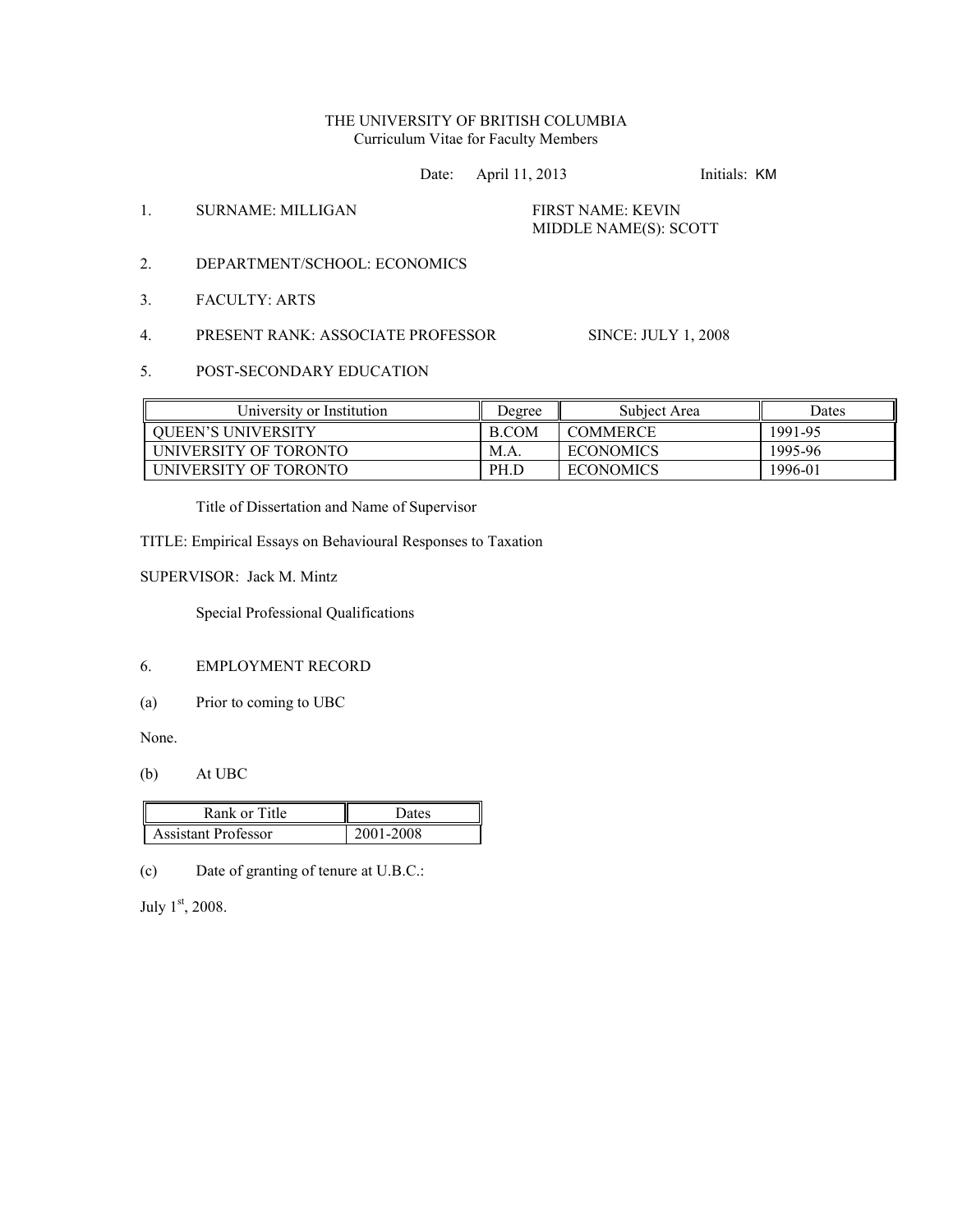# 7. LEAVES OF ABSENCE

| University, Company or Organization<br>at which Leave was taken | Type of Leave         | Dates                          |
|-----------------------------------------------------------------|-----------------------|--------------------------------|
| NATIONAL BUREAU OF ECONOMIC RESEARCH                            | <b>UNPAID</b>         | JULY 2003-<br><b>JUNE 2004</b> |
| <b>UBC</b>                                                      | <b>PARENTAL LEAVE</b> | $SEP 2006 - DEC$<br>2006       |
| Simon Fraser University                                         | <b>Study Leave</b>    | July 2008-June<br>2009         |

# 8. TEACHING

# (a) Areas of special interest and accomplishments

At the graduate level I have taught both the expenditures and the revenues side of public economics. I have also taught a course in econometric evaluation methods.

At the undergraduate level I have taught a  $4<sup>th</sup>$  year seminar course. Since 2004, this has focused on empirical evaluation of the Canadian income tax and transfer system.

# (b) Courses Taught at UBC

| Session | Course          | Scheduled       | Class | Hours Taught   |           |              |                 |
|---------|-----------------|-----------------|-------|----------------|-----------|--------------|-----------------|
|         | Number          | Hours           | Size  | Lectures       | Tutorials | Labs         | Other           |
| 2001-02 | <b>ECON 490</b> | $3$ hours / wk, | 22    |                |           | 1            | 1 consultations |
|         |                 | 6 credit        |       |                |           |              |                 |
|         |                 | course          |       |                |           |              |                 |
| 2001-02 | <b>ECON 550</b> | 3 hours         | 16    | 3              |           |              |                 |
| 2002-03 | <b>ECON 495</b> | 3 hours         | 9     | 1              |           | 1            | 1 consultations |
| 2002-03 | <b>ECON 499</b> | 3 hours         | 9     |                |           |              | 3 consultations |
| 2002-03 | <b>ECON 550</b> | 3 hours         | 8     | 3              |           |              |                 |
| 2004-05 | ECON 490        | 3 hours         | 19    |                |           | 1            | 1 consultations |
| 2004-05 | <b>ECON 550</b> | 3 hours         | 20    | 3              |           |              |                 |
| 2005-06 | <b>ECON 490</b> | 3 hours         | 23    |                |           | 1            | 1 consultations |
| 2005-06 | <b>ECON 551</b> | 3 hours         | 9     | 3              |           |              |                 |
| 2006-07 | <b>ECON 490</b> | 3 hours         | 18    |                |           | 1            | 1 consultations |
| 2006-07 | <b>ECON 551</b> | 3 hours         | 9     | $\overline{3}$ |           |              |                 |
| 2007-08 | <b>ECON 490</b> | 3 hours         | 19    |                |           | 1            | 1 consultations |
| 2007-08 | <b>ECON 551</b> | 3 hours         | 7     | 3              |           |              |                 |
| 2009-10 | <b>ECON 490</b> | 3 hours         | 21    |                |           | 1            | 1 consultations |
| 2009-10 | <b>ECON 562</b> | 3 hours         | 26    | 3              |           |              |                 |
| 2010-11 | <b>ECON 490</b> | 3 hours         | 18    |                |           | $\mathbf{1}$ | 1 consultations |
| 2010-11 | <b>ECON 562</b> | 3 hours         | 25    | 3              |           |              |                 |
| 2011-12 | <b>ECON 490</b> | 3 hours         | 18    |                |           | 1            | 1 consultations |
| 2011-12 | <b>ECON 562</b> | 3 hours         | 26    | 3              |           |              |                 |
| 2012-13 | ECON 490        | 3 hours         | 18    |                |           | 1            | 1 consultations |
| 2012-13 | ECON 562        | 3 hours         | 39    | 3              |           |              |                 |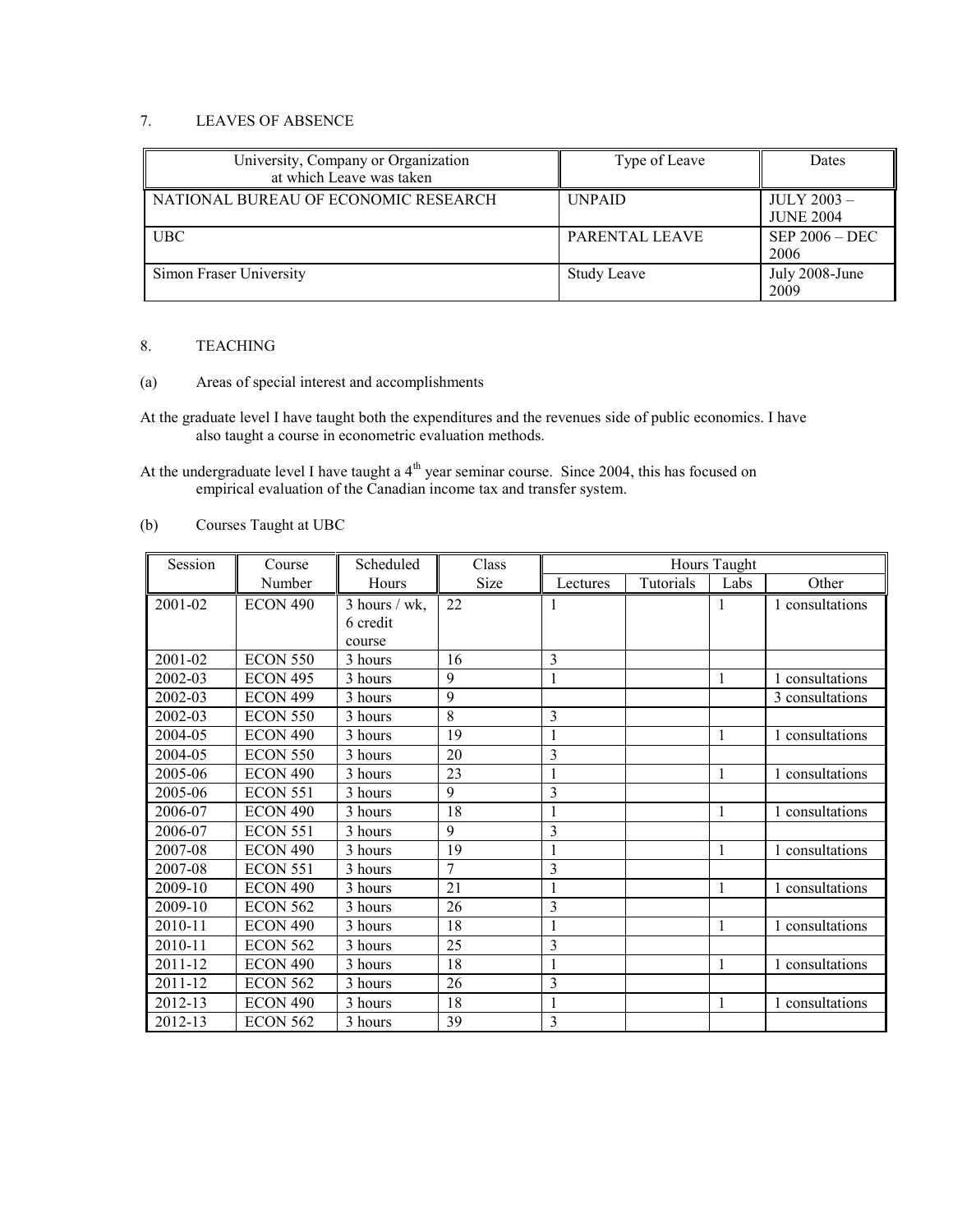|  | (c) | Graduate Students Supervised and/or Co-Supervised |  |
|--|-----|---------------------------------------------------|--|
|--|-----|---------------------------------------------------|--|

| <b>Student Name</b> | Program Type | Year         |        | Principal       | $Co-Supervisor(s)$ |
|---------------------|--------------|--------------|--------|-----------------|--------------------|
|                     |              | <b>Start</b> | Finish | Supervisor      |                    |
| Laura TURNER        | PH.D         | 2003         | 2010   | <b>MILLIGAN</b> |                    |
| Guang DAI           | PH.D.        | 2007         |        | <b>MILLIGAN</b> |                    |
| Lori TIMMINS        | PH.D.        | 2008         |        | <b>MILLIGAN</b> | <b>REHAVI</b>      |
| Bryan BREGUET       | PH.D.        | 2008         |        | <b>MILLIGAN</b> |                    |
| Tzu-Ting YANG       | PH.D.        | 2010         |        | <b>MILLIGAN</b> |                    |
| Alix DUHAIME        | PH.D.        | 2010         |        | <b>MILLIGAN</b> |                    |
| <b>ROSS</b>         |              |              |        |                 |                    |
| Daniel SHACK        | PH.D.        | 2010         |        | <b>MILLIGAN</b> |                    |
| Timea Molnar        | PH.D.        | 2011         |        | <b>MILLIGAN</b> |                    |
| Wendy Kei           | PH.D.        | 2011         |        | <b>MILLIGAN</b> |                    |

## Graduate Supervision Committees

| <b>Student Name</b>        | Program Type | Year         |        |                          |  | Principal | $Co-Supervisor(s)$ |
|----------------------------|--------------|--------------|--------|--------------------------|--|-----------|--------------------|
|                            |              | <b>Start</b> | Finish | Supervisor               |  |           |                    |
| Ron CHEUNG                 | PH.D         | 1999         | 2005   | <b>Bob HELSLEY</b>       |  |           |                    |
| Tammy SCHIRLE              | PH.D         | 2001         | 2006   | Nicole FORTIN            |  |           |                    |
| Pierre BROCHU              | PH.D         | 2001         | 2006   | David GREEN              |  |           |                    |
| Hide MIZOBUCHI             | PH.D         | 2002         | 2009   | Erwin DIEWERT            |  |           |                    |
| Andrew Chi Lok<br>YUEN     | Ph.D         | 2003         | 2009   | Anming ZHANG<br>(Sauder) |  |           |                    |
| Amlan DAS<br><b>GUPTPA</b> | Ph.D         | 2009         |        | Mukesh ESWARAN           |  |           |                    |
| Arka Roy<br><b>CHAUDRY</b> | Ph.D         | 2009         |        | Siwan ANDERSON           |  |           |                    |

#### (d) Continuing Education Activities

Special Lecturer for classes taught through Sauder School of Business to students from Beijing Tax Authority. Lectured on public pensions, taxation, and savings. 2005, 2006, 2007, 2008, 2009

Special lecture on public policy for Economics Students' Society. March, 2002 and February 2003.

- (e) Visiting Lecturer (indicate university/organization and dates)
- Guest Lecturer, Harvard Kennedy School of Government, April 2011: "Public Pensions in Canada."
- Series of lectures on Empirical Public Finance given to graduate students in Bavarian Graduate Program in Economics, August 2009.
- Lecture on Regression Discontinuity given to students and faculty at Chinese University of Hong Kong, June 2009.
- Gave series of three lectures to students and faculty at Simon Fraser University in February/March 2009. Title "Lectures on Program Evaluation."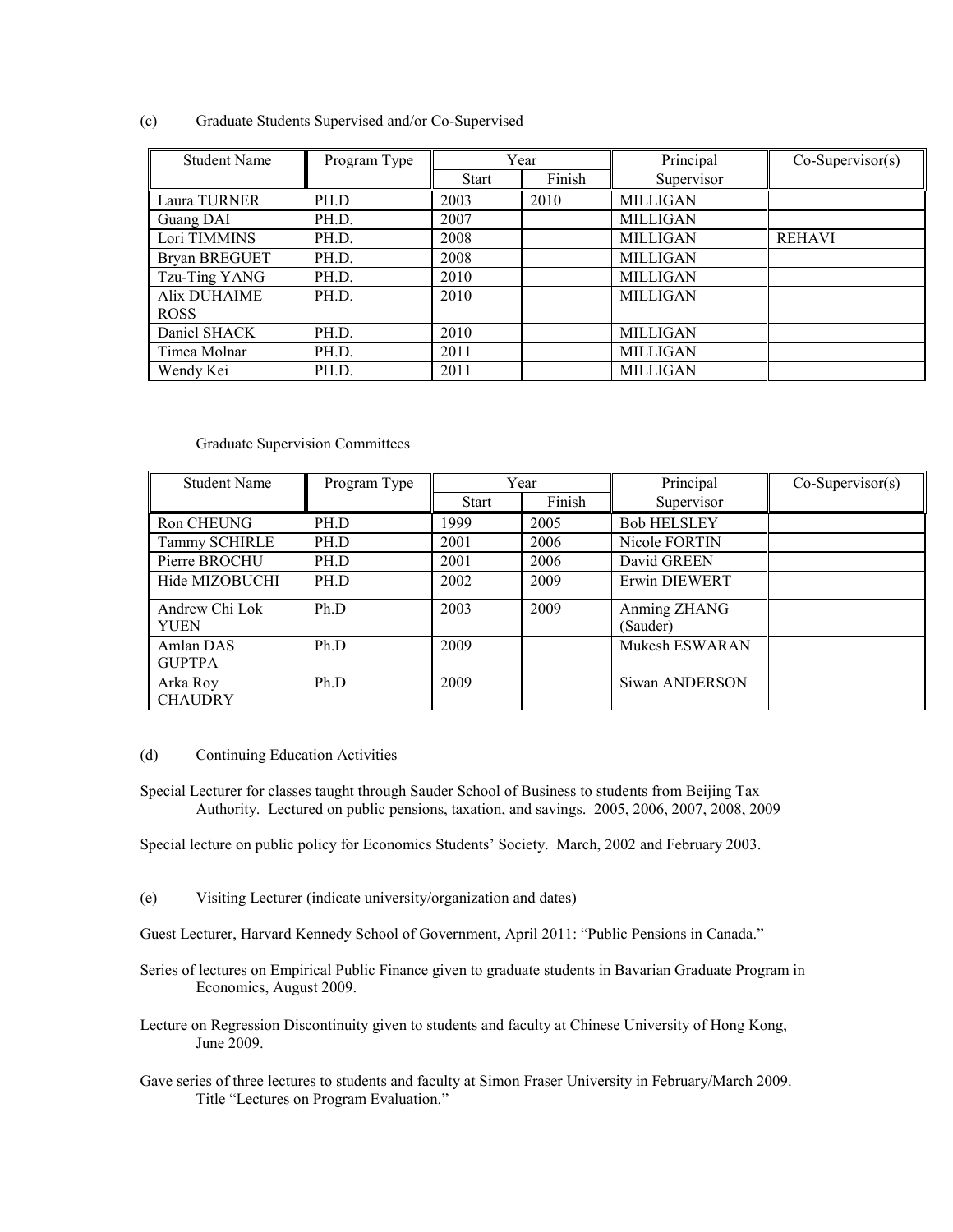Gave special lecture on "Program Evaluation Methods" at Canadian Research Data Centre Network annual conference, October 2012 at University of New Brunswick, Fredricton New Brunswick.

(f) Other

# 9. SCHOLARLY AND PROFESSIONAL ACTIVITIES

- (a) Areas of special interest and accomplishments
- My research has focused on the empirical testing of the impact of tax and transfer policy on the economy. Empirical research into the impact of the tax and transfer system provides measurements that are useful both for those interested in furthering the theory of social insurance and the public sector, and for those who are charged with designing the system. My research can be categorized into four themes: the elderly, children, female labour supply, and political economy.

| (b) | Research or equivalent grants (indicate under COMP whether grants were obtained competitively |
|-----|-----------------------------------------------------------------------------------------------|
|     | $(C)$ or non-competitively $(NC)$ )                                                           |

| Granting                                                                    | Subject                                    | COMP           | \$                            | Year             | Principal                                       | $Co-$<br>Investigat                        |
|-----------------------------------------------------------------------------|--------------------------------------------|----------------|-------------------------------|------------------|-------------------------------------------------|--------------------------------------------|
| Agency                                                                      |                                            |                | Per Year                      |                  | Investigator                                    | or(s)                                      |
| <b>UBC/SSHRC</b>                                                            | Retirement Income<br>Security              | $\mathcal{C}$  | C\$2,000<br>total             | 2001             | <b>MILLIGAN</b>                                 |                                            |
| <b>NIA/NBER</b>                                                             | Retirement in Canada                       | NC             | US\$15,000 total              | 2001             | <b>BAKER AND</b><br><b>MILLIGAN</b>             |                                            |
| <b>SSHRC</b>                                                                | Taxation, Pensions, and<br>Savings         | $\mathcal{C}$  | C\$45,540<br>$+ C$10,000 RTS$ | $2002 -$<br>2005 | <b>MILLIGAN</b>                                 |                                            |
| <b>SSHRC/INE</b>                                                            | Public Pensions and<br>Retirement          | $\mathcal{C}$  | C\$25,000<br>total            | 2004-<br>2005    | <b>MILLIGAN</b>                                 |                                            |
| <b>SSHRC/RDI</b>                                                            | Creating a fiscal calculator               | $\mathbf C$    | C\$33,000                     | 2004-<br>2006    | <b>MILLIGAN</b>                                 |                                            |
| <b>Statistics Canada</b>                                                    | Incentive Effects and<br>Social Assistance | $\mathcal{C}$  | C\$10,000<br>total            | 2004-<br>2005    | <b>LEMIEUX</b><br><b>AND</b><br><b>MILLIGAN</b> |                                            |
| Social Security<br>Administration /<br>Center for<br>Retirement<br>Research | Household Portfolios and<br>Health         | $\mathcal{C}$  | US\$20,000<br>total           | 2005             | <b>COILE AND</b><br><b>MILLIGAN</b>             |                                            |
| <b>SSHRC</b>                                                                | Transitions of the elderly                 | $\mathcal{C}$  | \$C58,309<br>total            | 2006-<br>2009    | <b>MILLIGAN</b>                                 | <b>BAKER</b><br><b>AND</b><br><b>COILE</b> |
| Canadian Labour<br>and Skills<br>Research<br><b>Network</b>                 | Child Benefits and Child<br>Outcomes       | $\overline{C}$ | \$20,000                      | 2008-<br>09      | Milligan and<br>Stabile                         |                                            |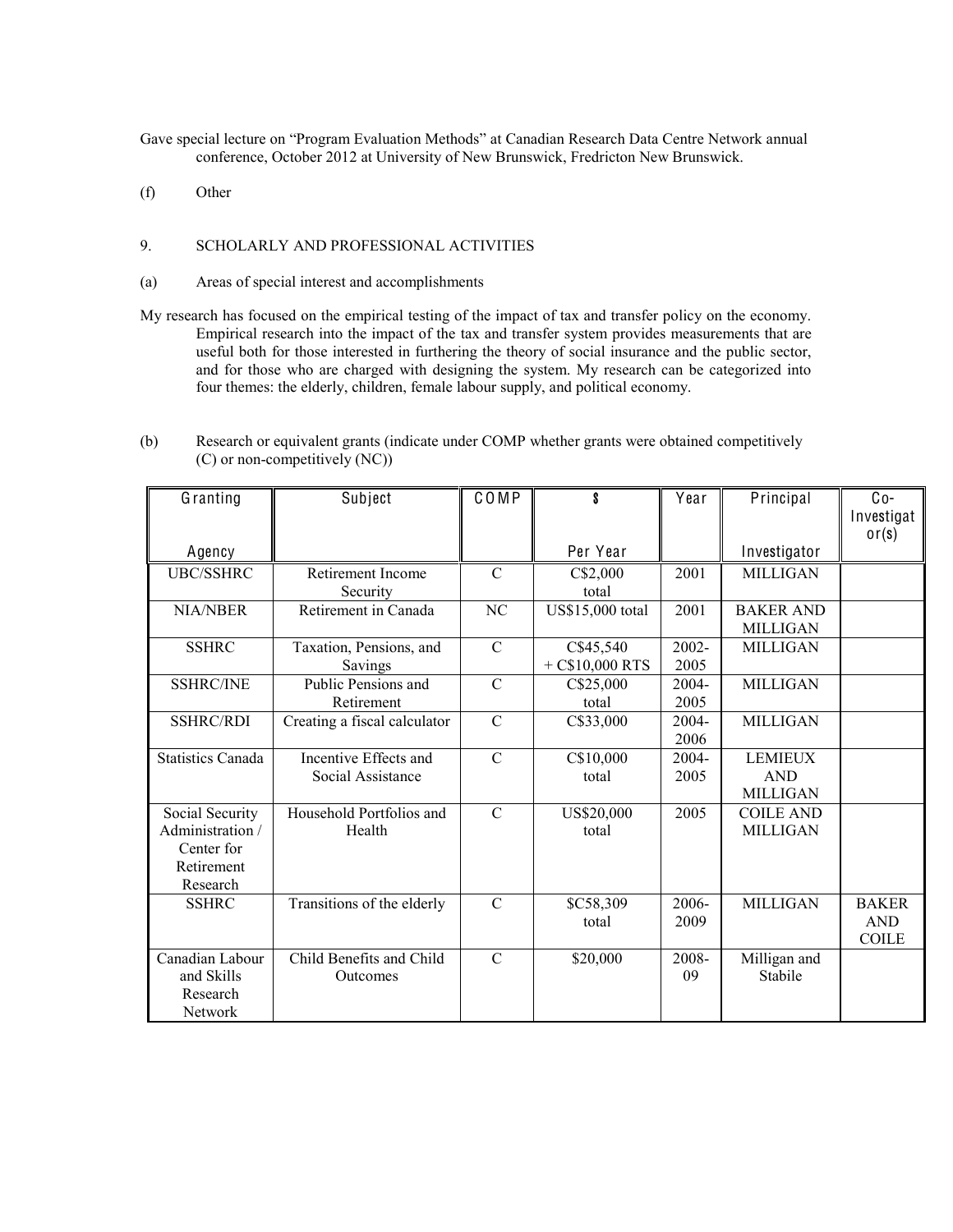| <b>NBER/Social</b><br>Security<br>Administration | "Income and Consumption"<br>before Retirement Benefit<br>Entitlement: Comparisons<br>of the United States and<br>Canada" | $\mathcal{C}$ | US\$36,401         | 2010             | <b>MILLIGAN</b>                                 |                                                  |
|--------------------------------------------------|--------------------------------------------------------------------------------------------------------------------------|---------------|--------------------|------------------|-------------------------------------------------|--------------------------------------------------|
| <b>HRSDC</b>                                     | Challenges for Canada's<br>Retirement Income System                                                                      | $\mathcal{C}$ | \$384,856<br>Total | $2010-$<br>12    | <b>MILLIGAN</b><br><b>AND</b><br><b>SCHIRLE</b> | 6 other<br>research<br>teams<br>across<br>Canada |
| <b>SSHRC</b>                                     | Government Institutions<br>and behaviour: Evidence<br>from Federal Grants and<br>Local Governments                       | $\mathcal{C}$ | \$20,750/year      | $2010-$<br>2013  | <b>MILLIGAN</b>                                 | <b>ANKE</b><br><b>KESSLE</b><br>R                |
| National<br>Institute on<br>Aging                | Disability Programs,<br>Health, and Work at Older<br>Ages around the World                                               | $\mathcal{C}$ | \$350,475 / year   | $2011 -$<br>2015 | David Wise                                      | Kevin<br>Milligan<br>Mark<br>Duggan              |

# (c) Research or equivalent contracts (indicate under COMP whether grants were obtained competitively (C) or non-competitively (NC).

| Granting                  | Subject                              | C O M |          | Year | Principal       | Co-Investigator(s) |
|---------------------------|--------------------------------------|-------|----------|------|-----------------|--------------------|
| Agency                    |                                      |       | Per Year |      | Investigator    |                    |
| Canada West<br>Foundation | <b>Taxation in Western</b><br>Canada |       | 25,000   | 2008 | <b>MILLIGAN</b> |                    |
| Department<br>of Finance  | <b>Public Pensions</b>               | NC    | \$25,000 | 2009 | <b>MILLIGAN</b> | <b>BAKER</b>       |

# (d) Invited Presentations

I have put department seminars here. All conference presentations have been placed under 'other presentations'. All co-authored works were the result of equal collaboration. I have only put presentations I made myself here, not ones made by coauthors.

2013:

University of Ottawa departmental seminar. January "Income inequality in Canada: Trends in the Census 1980-2005"

Department of Finance, Ottawa. January "Income inequality in Canada: Trends in the Census 1980-2005"

University of Waterloo, departmental seminar. January "Differences in the Care of Young Girls and Boys in Canada and the US"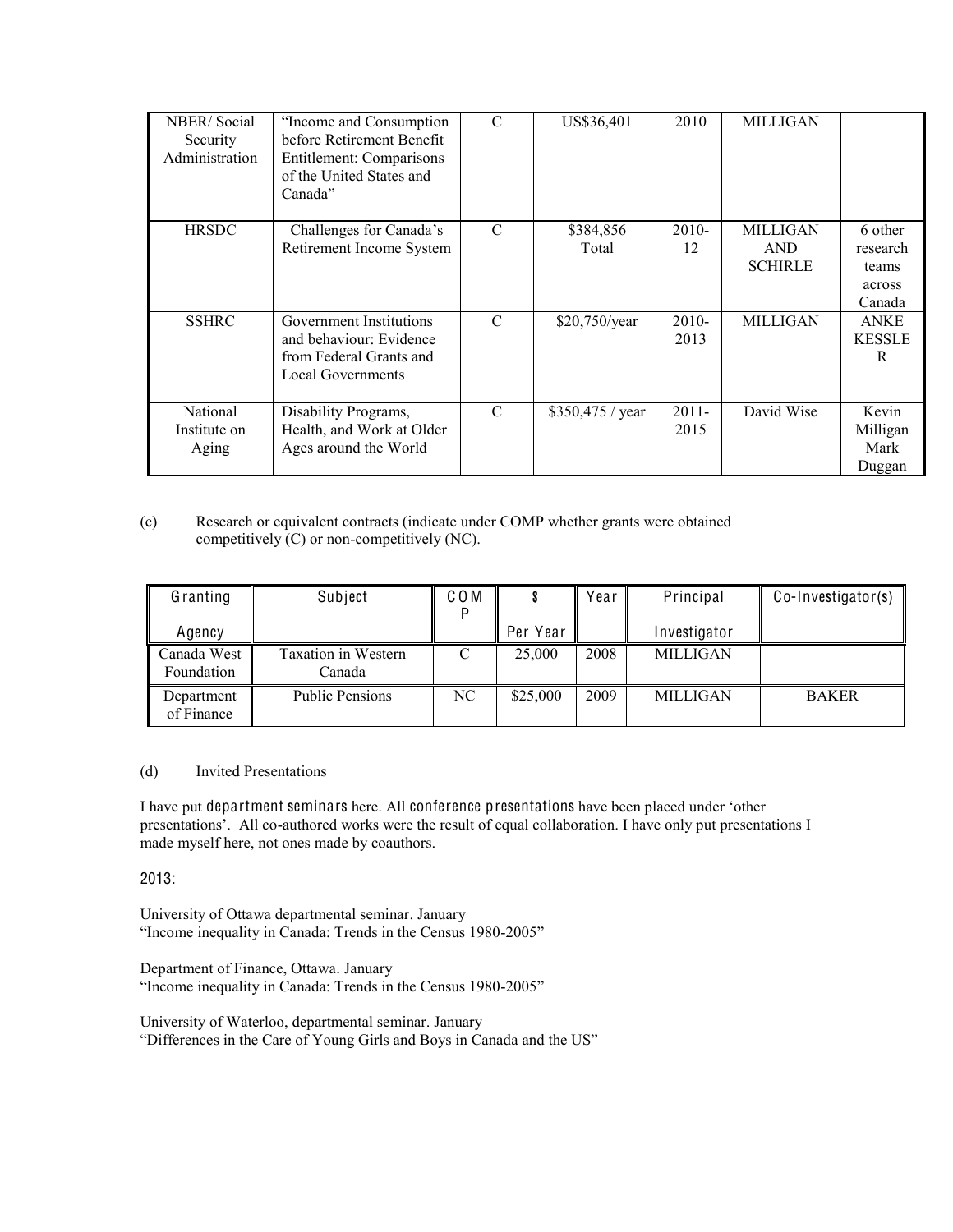# $2012$

National Taiwan University, departmental seminar. February. "Differences in the Care of Young Girls and Boys in Canada and the US"

#### 2011:

Notre Dame University, departmental seminar, September "Differences in the Care of Young Girls and Boys in Canada and the US"

Harvard Kennedy School of Government Canada seminar, Cambridge MA, April "Parental leave policy in Canada"

2010:

York University departmental seminar "Son preference and the role of culture: Evidence from Asian immigration to Canada"

University of Manitoba departmental seminar "Maternity leave and children's cognitive and behavioral development"

University of California, Davis departmental seminar "Maternity Leave and Children's Cognitive and Behavioral Development"

# 2009:

London School of Economics / Institute for Fiscal Studies departmental seminar ³'R&hild Tax Benefits Affect the Wellbeing of Children? Evidence from Canadian Child Benefit Expansions"

University of Calgary, departmental seminar "Son preference and the role of culture: Evidence from Asian immigration to Canada"

Chinese University of Hong Kong departmental seminar: "Son preference and the role of culture: Evidence from Asian immigration to Canada"

Ohio State University departmental seminar: "Son preference and the role of culture: Evidence from Asian immigration to Canada"

Georgia State University departmental seminar: "Do Child Tax Benefits Affect the Wellbeing of Children? Evidence from Canadian Child Benefit Expansions,"

2008:

Simon Fraser University departmental seminar: "Do Child Tax Benefits Affect the Wellbeing of Children? Evidence from Canadian Child Benefit Expansions,"

University of Alberta departmental seminar: "Do Child Tax Benefits Affect the Wellbeing of Children? Evidence from Canadian Child Benefit Expansions,"

University College London / Institute for Fiscal Studies departmental seminar: "Evidence from maternity leave expansions of the impact of maternal care on early child development,"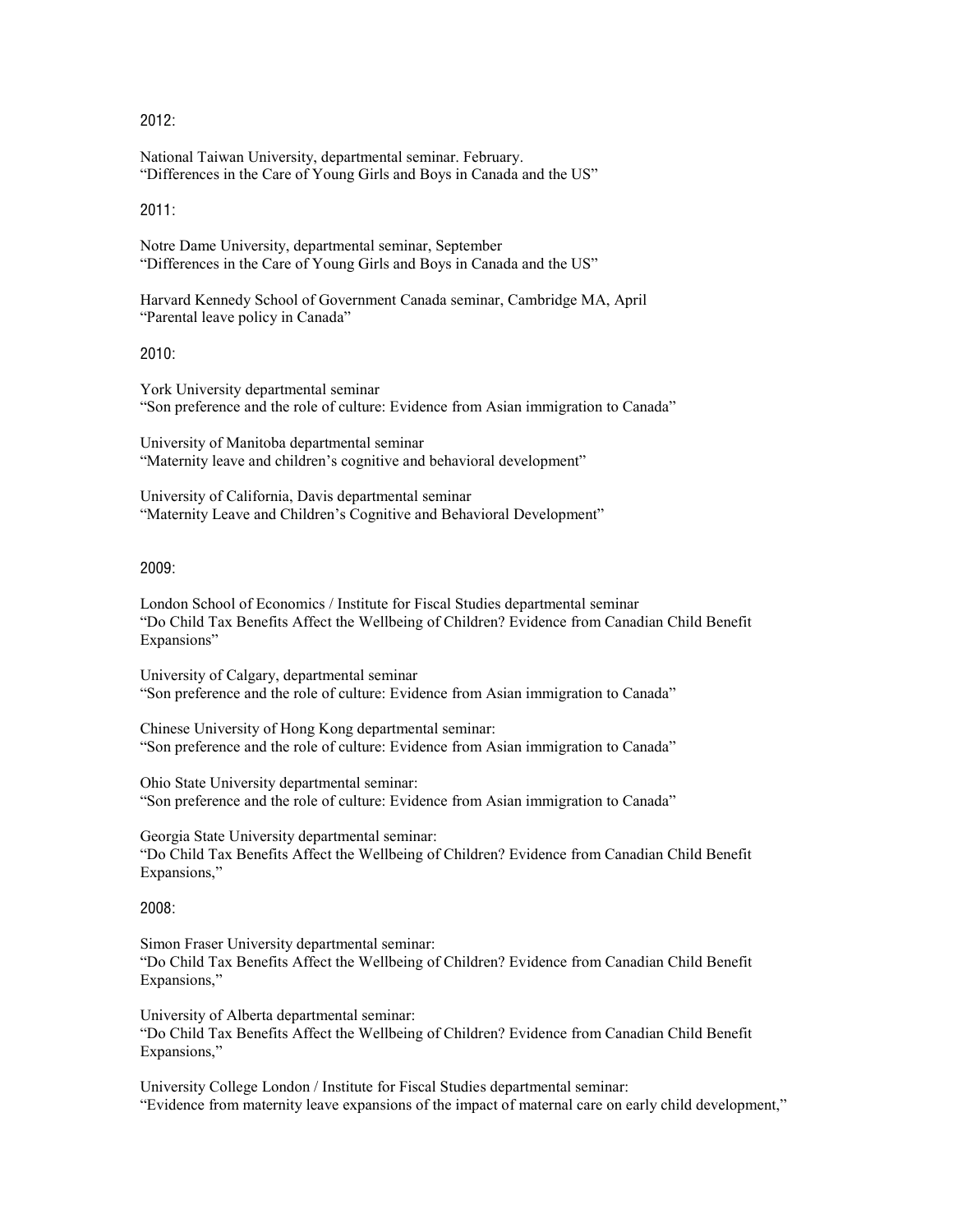# 2007:

UC Irvine departmental seminar: "Maternal Employment, Breastfeeding, and Health: Evidence from maternity leave mandates"

Columbia University departmental seminar: "Maternal Employment, Breastfeeding, and Health: Evidence from maternity leave mandates"

RAND departmental seminar: "Child benefits and child outcomes: Evidence from Canada,"

#### 2006:

McMaster University departmental seminar: "The Early Development and Health Benefits of Maternity Leave Mandates"

#### 2005:

UC Santa Barbara departmental seminar: "How does job protected maternity leave affect mothers' employment?"

University of Maryland departmental seminar: "How does job protected maternity leave affect mothers' employment?"

University of Victoria departmental seminar: "Universal Childcare, Maternal Labor Supply, and Family Wellbeing,

#### 2004:

Harvard-MIT joint public finance seminar: "Incentive effects of social assistance: A regression discontinuity approach,"

McGill departmental seminar: "Incentive effects of social assistance: A regression discontinuity approach,"

Finance Canada research seminar:

"The integration of child tax credits and welfare: Evidence from the Canadian National Child Benefit program," and "Retirement Income Security and Well-Being in Canada,"

## 2003:

Simon Fraser University departmental seminar: "Do Inter-district Spillovers Affect Pork Barrel Spending? Theory and Evidence."

University of Waterloo departmental seminar: "Do Inter-district Spillovers Affect Pork Barrel Spending? Theory and Evidence."

Syracuse University departmental seminar: "Do Inter-district Spillovers Affect Pork Barrel Spending? Theory and Evidence."

Cornell University departmental seminar: "Do Inter-district Spillovers Affect Pork Barrel Spending? Theory and Evidence."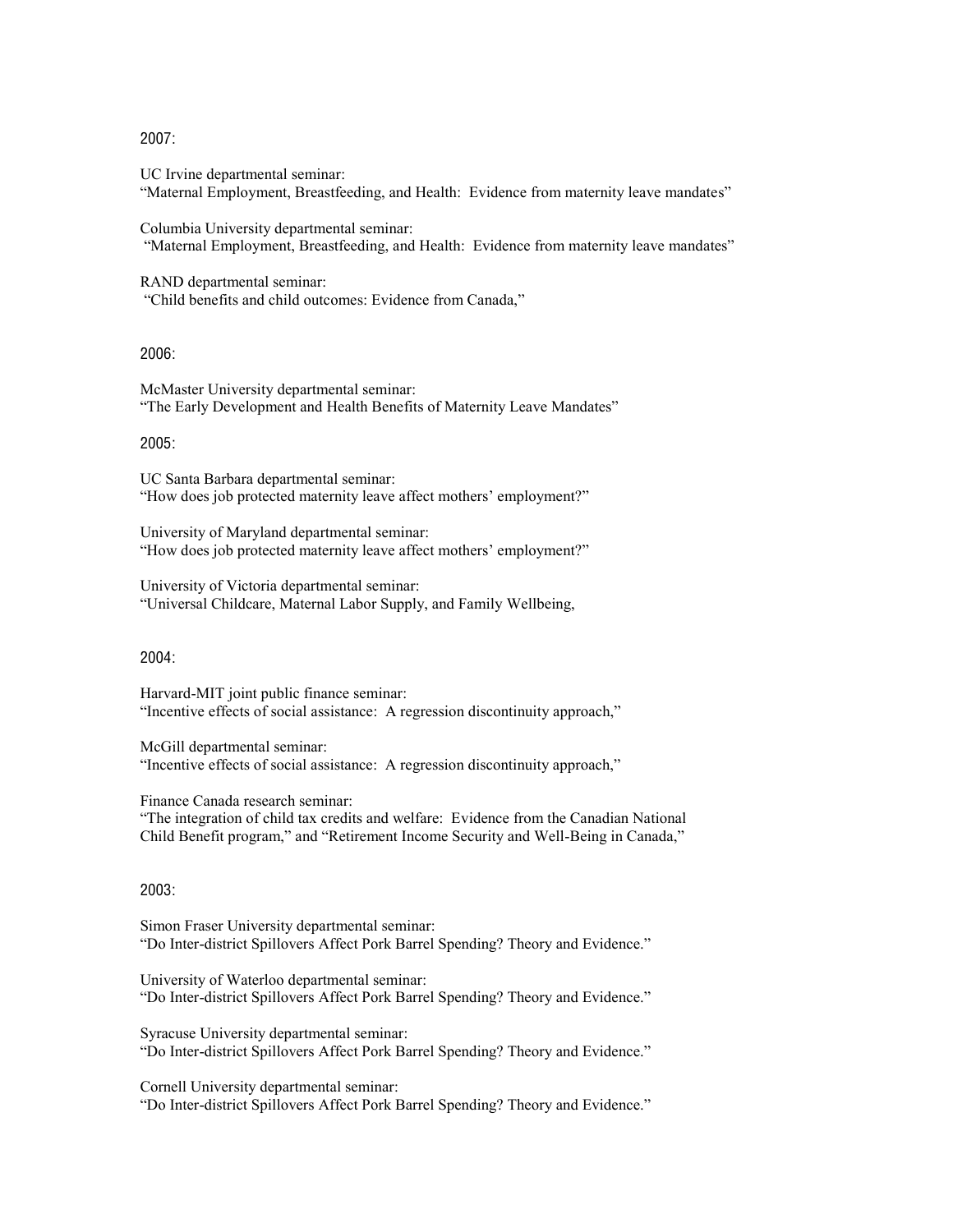Bank of Canada research seminar: "Lifecycle Asset Allocation and Accumulation in Canada"

University of Guelph departmental seminar: "Lifecycle Asset Allocation and Accumulation in Canada"

McMaster University departmental seminar: "Lifecycle Asset Allocation and Accumulation in Canada"

York University departmental seminar: "Lifecycle Asset Allocation and Accumulation in Canada"

2001:

University of Western Ontario departmental seminar: "Subsidizing the Stork: New Evidence on Tax Incentives and Fertility"

Université du Québec à Montréal departmental seminar: "Subsidizing the Stork: New Evidence on Tax Incentives and Fertility"

University of British Columbia departmental seminar: "Subsidizing the Stork: New Evidence on Tax Incentives and Fertility"

Simon Fraser University departmental seminar: "Subsidizing the Stork: New Evidence on Tax Incentives and Fertility"

University of Calgary departmental seminar: "Subsidizing the Stork: New Evidence on Tax Incentives and Fertility"

Syracuse University departmental seminar: "Subsidizing the Stork: New Evidence on Tax Incentives and Fertility"

UC Davis departmental seminar: "Subsidizing the Stork: New Evidence on Tax Incentives and Fertility"

University College London departmental seminar: "Subsidizing the Stork: New Evidence on Tax Incentives and Fertility"

McGill University departmental seminar: "Subsidizing the Stork: New Evidence on Tax Incentives and Fertility"

École des Hautes Études Commerciales departmental seminar: "Subsidizing the Stork: New Evidence on Tax Incentives and Fertility"

York University departmental seminar: "Subsidizing the Stork: New Evidence on Tax Incentives and Fertility"

University of Colorado at Boulder departmental seminar: "Subsidizing the Stork: New Evidence on Tax Incentives and Fertility"

University of Waterloo departmental seminar: "Subsidizing the Stork: New Evidence on Tax Incentives and Fertility"

Finance Canada research seminar: "Income Security Programs and Retirement in Canada"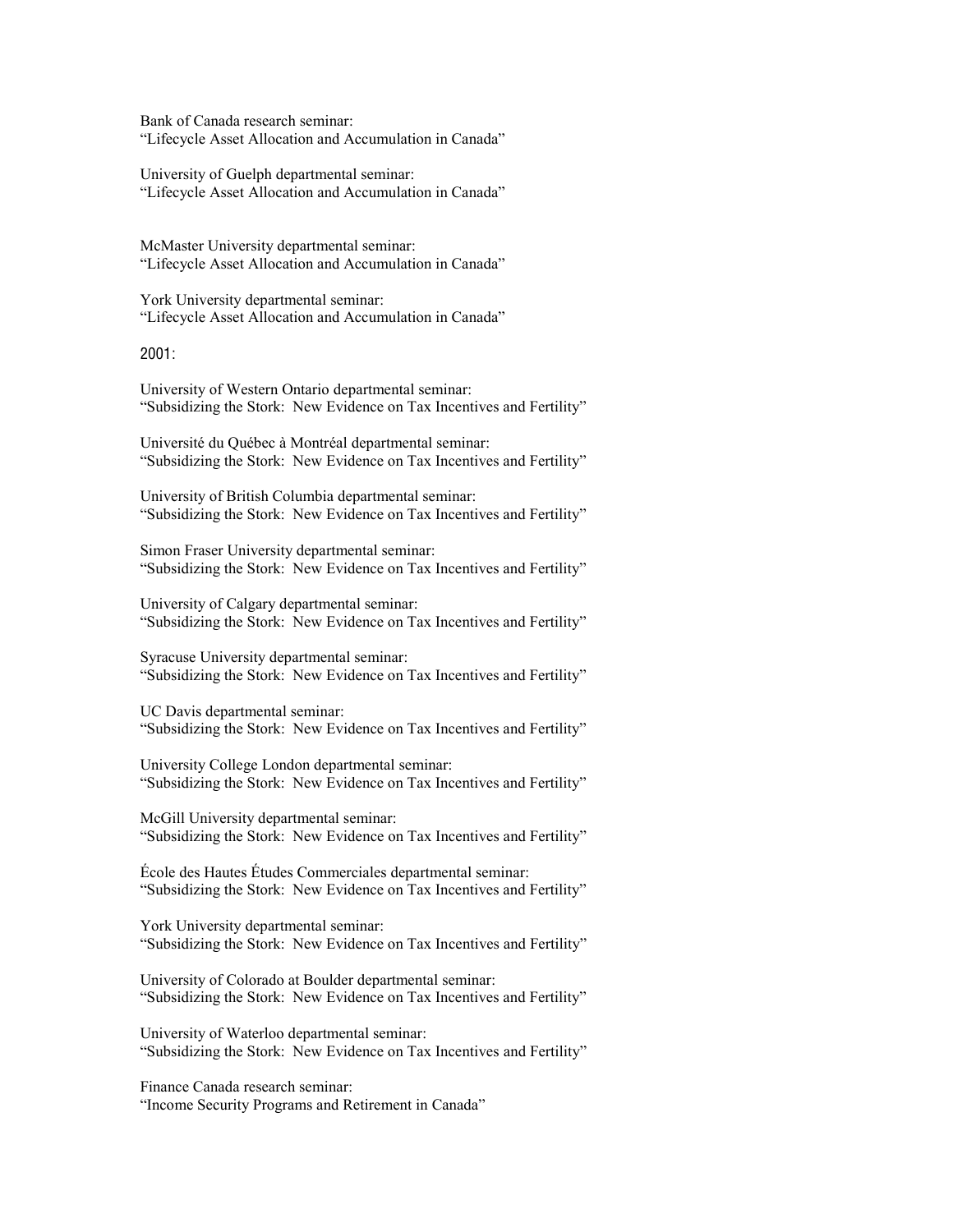#### 1999:

University of Guelph departmental seminar: "How Do Contribution Limits Affect Contributions to Tax-Preferred Savings Accounts?"

## (e) Other Presentations

Here I have put presentations at conferences. For conferences where I 'participated' as organizer, discussant, or chair, I have placed those under  $(g)$  'conference participation'.

2013:

NBER International Social Security meeting, Paris, February "Health, Disability, and work at older ages in Canada"

2012:

NBER International Social Security Meeting, Munich. January "Health, Disability, and work at older ages in Canada"

NBER-IFS workshop on facilitating work at older ages, London. March "Health and Work at Older Ages: Using Mortality to Assess Employment Capacity Across Countries"

HRSDC-CLSRN conference on Canada's Retirement Income System, Gatineau OC. April. ³ Employer-provided pensions, incomes, and hardship in early transitions to retirement´

NBER International Social Security meeting, Rome, May "Health, Disability, and work at older ages in Canada"

Workshop on Children's Human Capital Development, Aarhus, Denmark. August. "Differences in the Care of Young Girls and Boys in Canada and the US" Keynote Speaker

CESifo Conference on Families, Children, and Human Capital Formation, Munich. October. ³The Road to Egalitaria: Sex Differences in Employment for Parents of Young Children´ Keynote Speaker

Income Inequality and Taxation in Canada: A Reality Check. Calgary, November. "Income Inequality in Canada: Trends in the Census 1980-2005"

2011:

American Economic Association meetings, Denver, CO, January "Maternity Leave and Children's Cognitive and Behavioral Development"

Canadian Tax Foundation symposium on the HST, Vancouver BC, March. "Options to replace the HST".

Tax Time conference, Cambridge ON, April. "Income in the transition to retirement"

NBER International Social Security Meeting, Aix en Provence. June "Health, Disability, and work at older ages in Canada"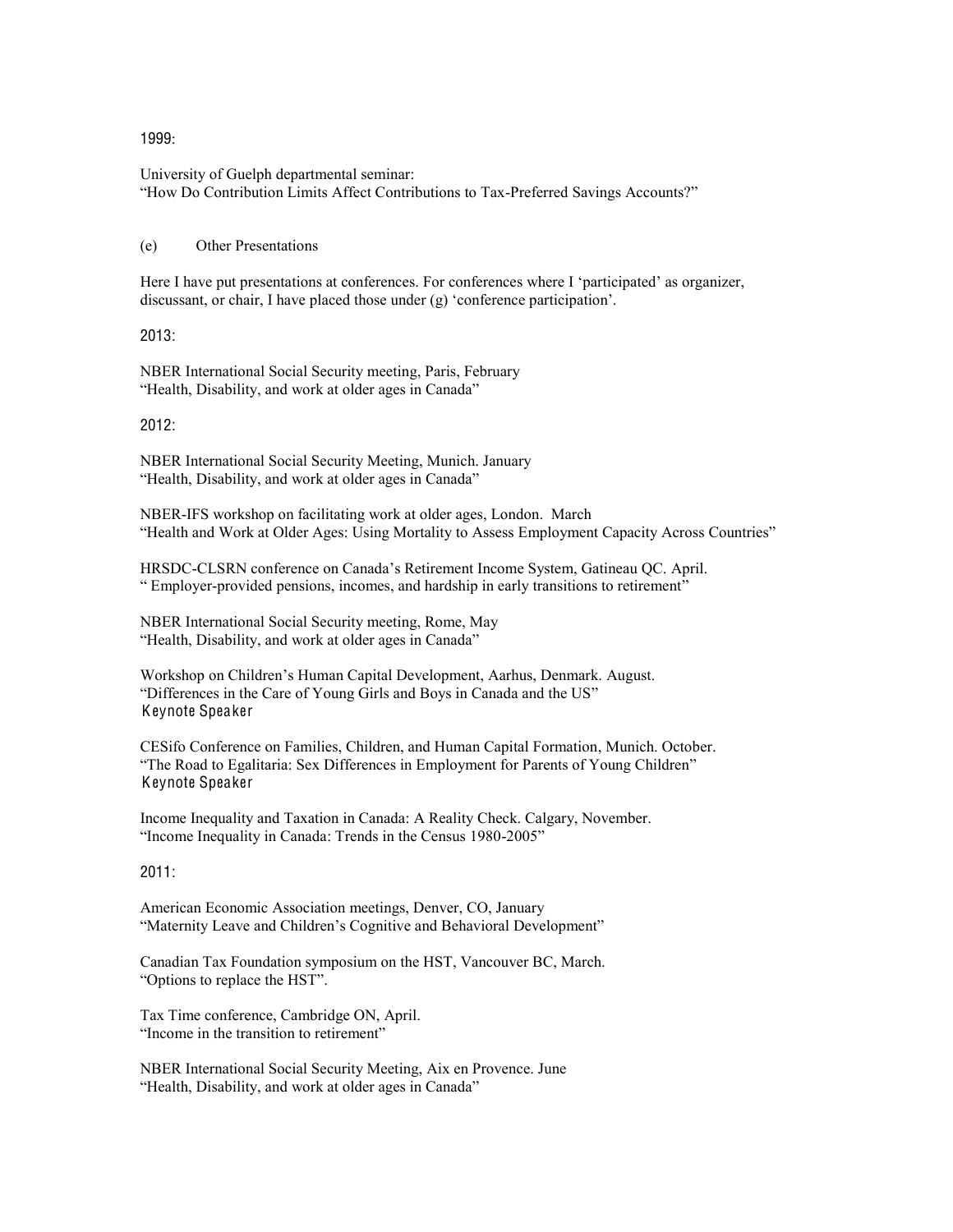NBER-CRIW Conference on Improving the Measurement of Consumer Expenditures, Washington DC. December

"A comparison of micro and macro expenditure measures across countries using differing survey methods"

## 2010

NBER International Social Security meeting, Lisbon, May. "Disability Insurance in Canada" and "Disability Insurance in the United States"

Conference on Economics of the Family and Child Development, Stavanger, Norway. June. "Maternity Leave and Children's Cognitive and Behavioral Development"

NBER Savings Research Group, Cambridge MA. July. "An international comparison of savings rates from microdata and national accounts"

CD Howe / Laval University conference on the economics of the family. October. "Maternity Leave and Children's Cognitive and Behavioral Development"

National Tax Association Annual Meetings, Chicago. November "Income in the transition to retirement"

# 2009

American Economic Association Meetings, San Francisco. January. "Do Child Tax Benefits Affect the Wellbeing of Children? Evidence from Canadian Child Benefit Expansions,"

Research Working Group on Retirement Income Adequacy, Toronto. September. "Government and Retirement Incomes in Canada"

National Tax Association Annual Meetings, Denver. November. "Do Child Tax Benefits Affect the Wellbeing of Children? Evidence from Canadian Child Benefit Expansions"

Conference on Evolution of Women's Roles, Waterloo "The impact of dedicated paternal leave and enriched benefits on family labour supply"

John Deutsch Institute Conference on 2009 Federal Budget, Kingston. "What have Four Conservative Budgets done to Personal Income Taxation?"

NBER Summer Institute, Cambridge MA. "Son preference and the role of culture: Evidence from Asian immigration to Canada"

Welfare Research and Evaluation Conference, Washington DC "Do Child Tax Benefits Affect the Wellbeing of Children? Evidence from Canadian Child Benefit Expansions."

NBER Public Economics Spring Meetings, Cambridge MA "Do Child Tax Benefits Affect the Wellbeing of Children? Evidence from Canadian Child Benefit Expansions"

NBER International Social Security meeting, Florence "Disability Insurance in Canada"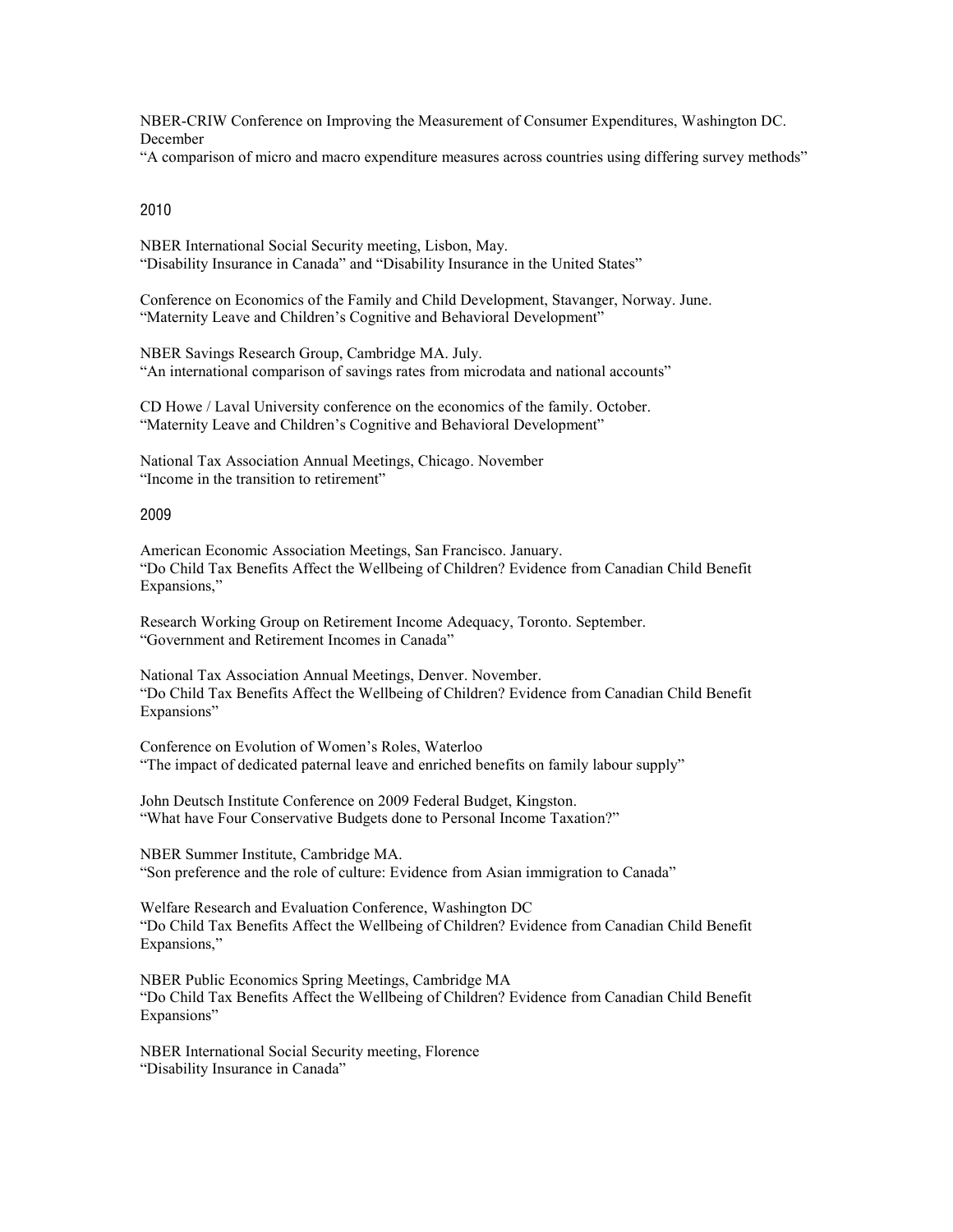#### 2008

NBER International Social Security meeting, Portugal: "Labour force participation of the young and old in Canada"

Conference on Family, Children, and Work, Stockholm: "Evidence from maternity leave expansions of the impact of maternal care on early child development,"

Deloitte/Waterloo Tax Policy Research Symposium, Toronto: "Do Child Tax Benefits Affect the Wellbeing of Children? Evidence from Canadian Child Benefit Expansions,"

CLSRN Conference, Toronto: "Do Child Tax Benefits Affect the Wellbeing of Children? Evidence from Canadian Child Benefit Expansions,"

PRI Population Work and Family Conference, Gatineau: "Evidence from maternity leave expansions of the impact of maternal care on early child development,"

# 2007

American Economic Association meetings, Chicago "The Early Development and Health Benefits of Maternity Leave Mandates"

HELP workshop, Vancouver "The Impact of Parental Leave Mandates on Canadian Families"

NBER International Social Security meeting, Italy: "Labour force participation of the young and old in Canada"

Bank of Canada Demographic Change Workshop, Ottawa: "How Household Portfolios Evolve After Retirement: The Effect of Aging and Health Shocks,

John Deutsch Institute Conference on Retirement Policy Issues, Kingston: Working while receiving a pension: Will double dipping change the elderly labour market?"

#### 2006

Canadian Economic Association, Montreal: "Universal Childcare, Maternal Labor Supply, and Family Wellbeing"

Skills Research Initiative / Industry Canada, Gatineau: "Public Pensions and Retirement: International Evidence in the Canadian Context"

HELP-IRPP Childcare Conference, Vancouver: "Understanding Recent Research on Quebec's Childcare Programme"

John Deutsch Institute Federal Budget 2006 Conference, Kingston: "Of Beer and Popcorn: Federal Policy on Childcare and Child Benefits"

NBER Summer Institute, Boston: "The Early Development and Health Benefits of Maternity Leave Mandates"

SEDAP Pensions Conference, Hamilton: "The evolution of elderly poverty in Canada"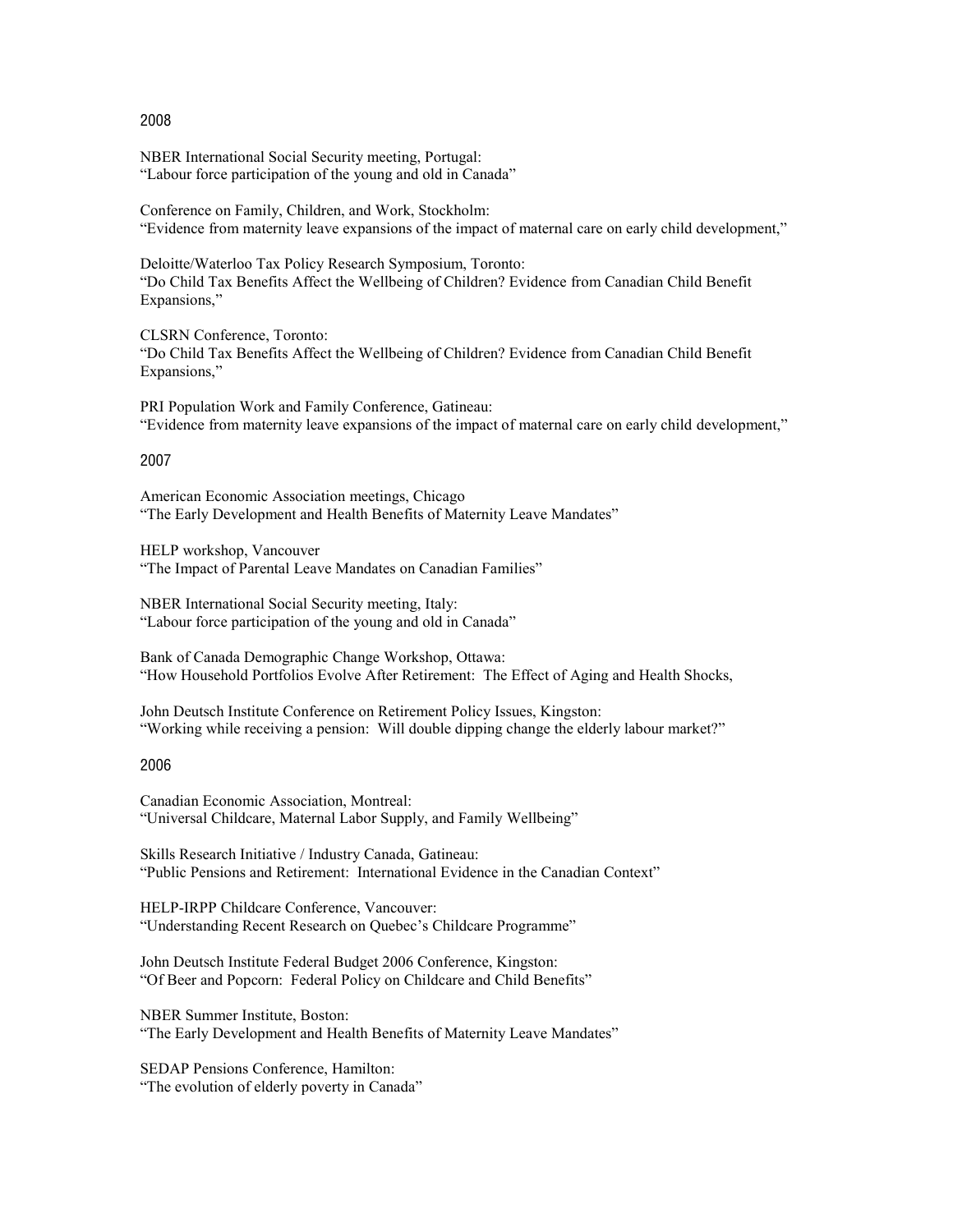#### 2005

Workshop on Family Economics, Victoria: "How does job protected maternity leave affect mothers' employment?"

NBER International Social Security Group, Italy: "Retirement Income Security and Well-Being in Canada,"

NBER Summer Institute, Boston: "Universal Childcare, Maternal Labor Supply, and Family Wellbeing,

Conference of the Retirement Research Consortium, Washington DC: "How Household Portfolios Evolve After Retirement: The Effect of Aging and Health Shocks,

NBER Public Economics Fall Meetings, Boston: "Incentive effects of social assistance: A regression discontinuity approach,"

#### 2004

Microeconometrics of Spatial and Grouped Data, Banff: "Incentive effects of social assistance: A regression discontinuity approach,"

Canadian Economic Association meetings, Toronto: "Incentive effects of social assistance: A regression discontinuity approach,"

Canadian Public Economics Group, Toronto: "The integration of child tax credits and welfare: Evidence from the Canadian National Child Benefit program"

NBER International Social Security Group, London: "Retirement Income Security and Well-Being in Canada,"

NBER Summer Institute, Boston: "Retirement Income Security and Well-Being in Canada,"

John Deutsch Institute: Higher Education in Canada, Kingston: "Who uses RESPs and Why"

#### 2003

Research Data Centre Network Conference, Hamilton: "Lifecycle Asset Allocation and Accumulation in Canada"

International Institute of Public Finance, Prague; "Do Inter-district Spillovers Affect Pork Barrel Spending? Theory and Evidence."

NBER International Social Security Group, Greece: "Simulating the Response to Reform of Canada's Income Security System"

Queen's University Public Economics Conference, Kingston: "Do Inter-district Spillovers Affect Pork Barrel Spending? Theory and Evidence."

2002

NBER International Social Security Group, Assmannshausen Gemany: "Simulating the Response to Reform of Canada's Income Security System"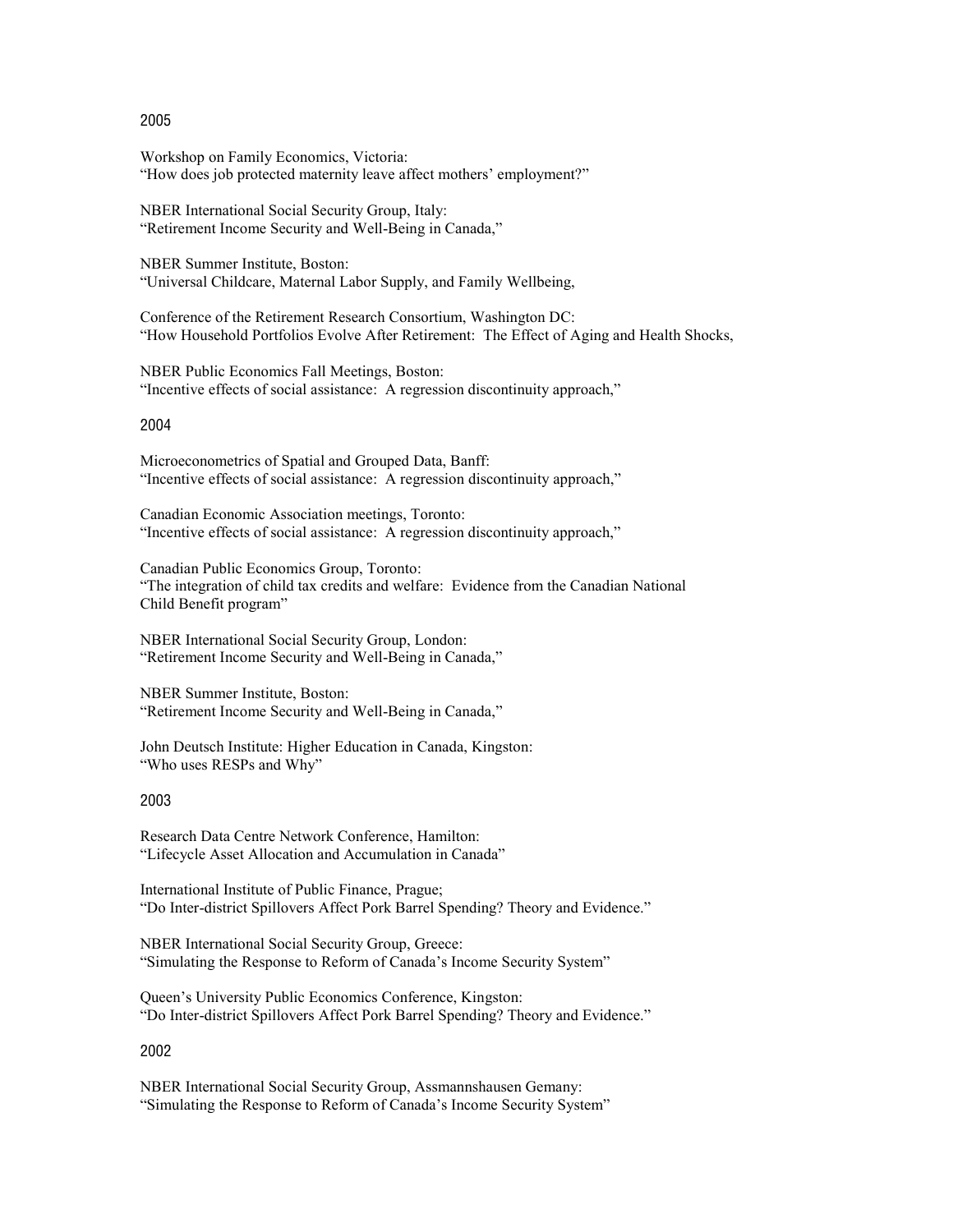Canadian Economics Association meetings, Calgary: "Tax Preferences for Education Savings: Are RESPs Effective?"

National Tax Association Annual Meeting, Orlando: "Some Considerations for Empirical Research on Tax-Preferred Savings Accounts,"

#### 2001

NBER International Social Security Group, San Sebastian: "Income Security Programs and Retirement in Canada,"

# 2000:

NBER Summer Institute, Boston: "Income Security Programs and Retirement in Canada,"

Canadian International Labour Network Conference, Hamilton, ON: "Income Security Programs and Retirement in Canada,"

# 1999

University of Waterloo departmental seminar: "How Do Contribution Limits Affect Contributions to Tax-Preferred Savings Accounts?"

SEDAP Workshop, Hamilton, ON; "How Do Contribution Limits Affect Contributions to Tax-Preferred Savings Accounts?"

Canadian Public Economics Group, Toronto: "How Do Contribution Limits Affect Contributions to Tax-Preferred Savings Accounts?"

#### (f) Other

Policy Roundtable at Graduate School of Public and International Affairs, Ottawa. January 2013 Lead Speaker Topic: "Future directions of the Canada Pension Plan"

Presentation to Senate Committee on Banking, Trade, and Commerce, April, 2010. Topic: "Comments on Tax Assisted Savings in Canada"

Presentation to Senate Special Committee on Aging, April 2008. Topic: "Older Workers, Income Security, and Retirement."

Presentation to House of Commons Standing Committee on Finance, April 2008. Topic: "Structure of Canada's Federal Revenue Raising System."

Presentation to Expert Panel on Older Workers, Human Resources and Skills Development Canada. June, 2007, Montebello QC. Topic: "Pensions and Retirement in Canada: An Overview"

Presentation to Senate Committee on Social Affairs, Science, and Technology, June, 2007, Ottawa ON. Topic: Evaluation of Quebec childcare subsidy programme.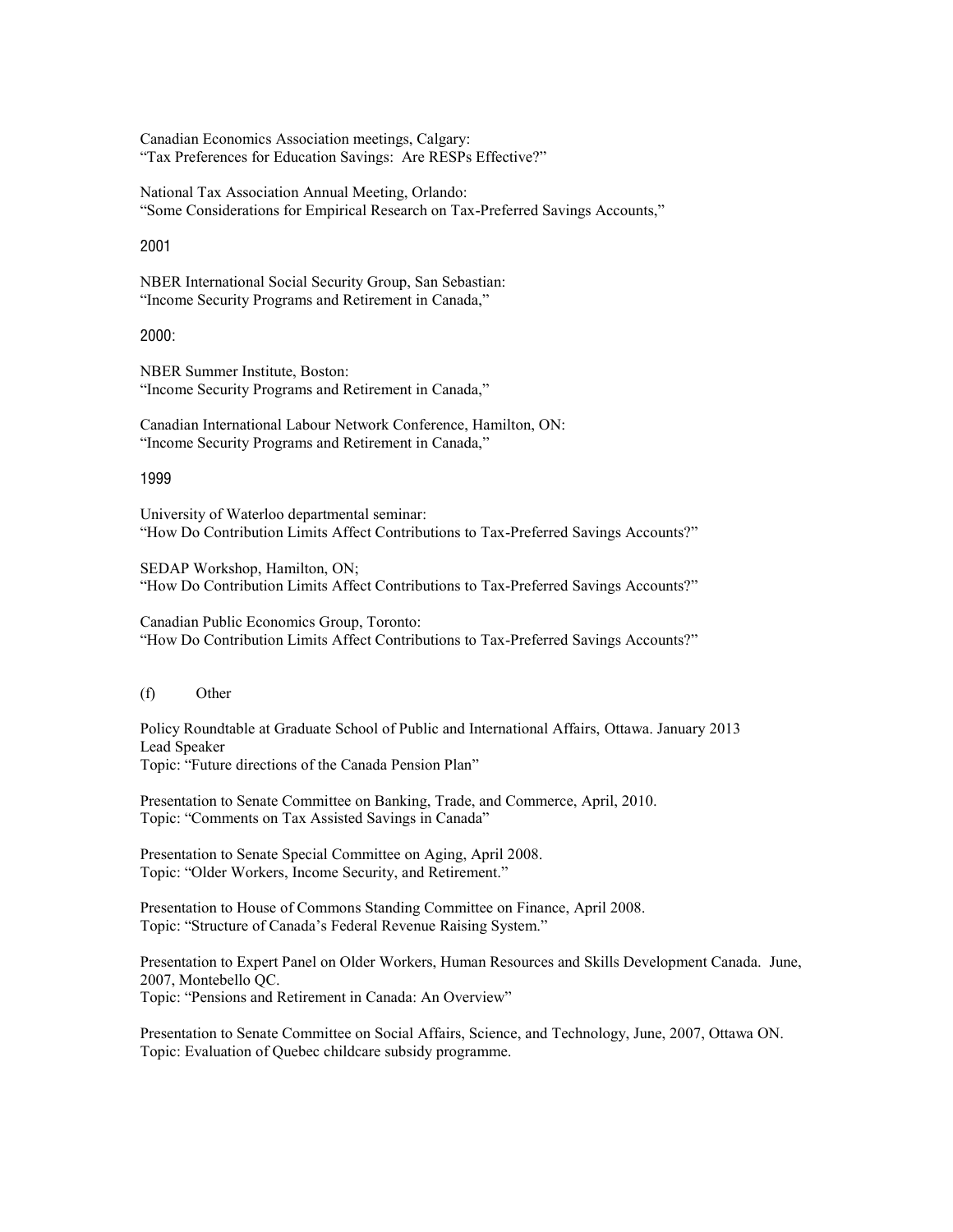(g) Conference Participation (Organizer, Keynote Speaker, etc.)

All presentations are listed above in (d). In this section I list conferences where I attended, chaired, organized, or discussed others' work, but did not present.

- 2012: HRSDC / CLSRN conference on Canada's retirement income system, Gatineau QC. (Co-Organizer) National Tax Association meetings, Providence Rhode Island. (attended) NBER Summer Institute (attended)
- 2011: Tax Time conference, Cambridge On. Co-organizer of 2-day workshop with 25 participants. National Tax Association Annual Meeting, New Orleans (attended).
- 2010: Canadian Public Economics Group meetings, Quebec City (Scientific committee). NBER Conference on Fiscal Federalism, San Diego (discussant) National Tax Association Annual Meeting, Chicago (Session organizer).
- 2009: Canadian Public Economics Group meetings, Toronto (Organizing committee). National Tax Association Annual Meeting, Denver (Session organizer).
- 2008: Canadian Public Economics Group meetings, Vancouver (Chair of organizing committee). Canadian Economics Association, Vancouver (Session organizer). NBER Summer Institute (attended)
- 2007: NBER Summer Institute (attended) IRPP Luncheon on Family Policy, Vancouver (discussant).
- 2006: Canadian Public Economics Group, Montreal (discussant) Canadian Economic Association, Montreal ( discussed, chaired)
- 2005: Canadian Public Economics Group, Hamilton (org. committee, discussant).
- 2004: Population Association of America Annual Meeting, Boston (discussant); Western Economic Association meetings, Vancouver (discussant);
- 2003: American Economic Association meetings, Washington (discussant); Federalism - Races to the Bottom conference, Vancouver (discussant); Canadian Economic Association meetings, Ottawa (discussant); Canadian Public Economics Group, Ottawa (discussant, organizing committee); International Institute of Public Finance, Prague (discussant); PIER conference on Political Economy, Philadelphia (co-author presented); Research Data Centre Network Conference, Hamilton (discussant); NBER Summer Institute (attended)
- 2002: Institute for Research on Poverty Summer Workshop, Madison (attended) Canadian Public Economics Group, Calgary (discussant); Canadian Economics Association meetings, Calgary (discussant); NBER Summer Institute (attended).
- 2001: NBER Summer Institute (attended) Canadian Economics Association meetings, Montreal (chair, discussant); Canadian Public Economics Group, Montreal (discussant);
- 2000: NBER International Social Security Group, Siena (attended)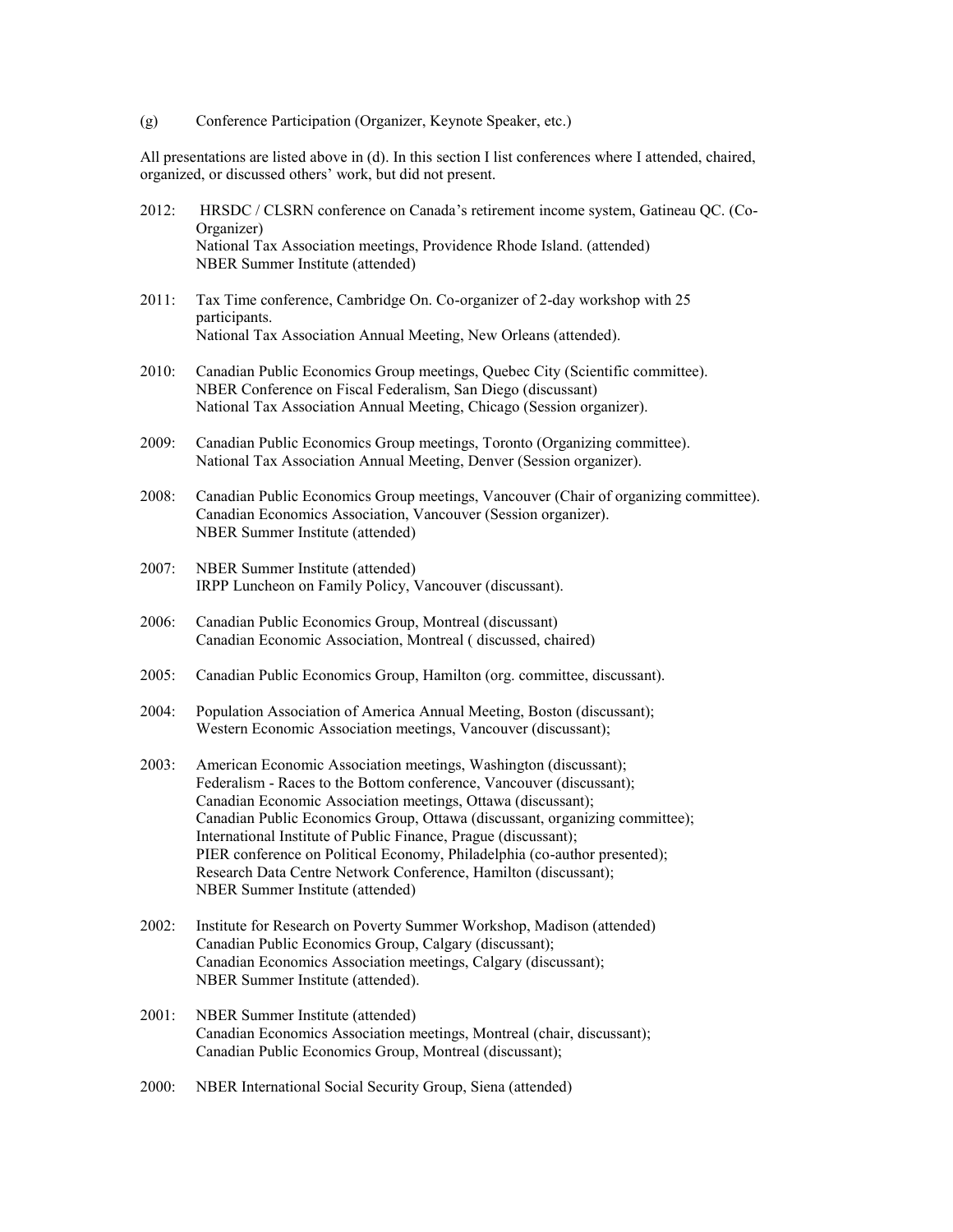- 1999: NBER International Social Security Group, Paris (attended)
- 10. SERVICE TO THE UNIVERSITY
- (a) Memberships on committees, including offices held and dates

2001-02 Department of Economics, Computer Committee.

| 2002-03      | Department of Economics, Academic Advisor, Honours Programme.              |
|--------------|----------------------------------------------------------------------------|
| 2004-05      | Department of Economics, Executive Committee                               |
| 2004-06      | Department of Economics, Co-Op Academic Advisor                            |
| 2006-07      | Department of Economics, Recruitment Committee                             |
| 2007-08      | Department of Economics, Recruitment Committee                             |
| 2007-08      | Department of Economics, Website redesign committee                        |
| 2007-08      | Department of Economics, Undergraduate Curriculum Committee                |
| 2008         | Department of Economics, Post Doctoral Teaching Fellow Selection Committee |
| 2007-2013    | Academic Director, British Columbia Interuniversity Research Data Centre.  |
| 2007         | Committee member, Pacific Leaders Graduate Fellowship adjudication.        |
| 2009-2010    | Department of Economics, Chair, Undergraduate Curriculum Committee         |
| 2009-2010    | Department of Economics, Recruitment Committee                             |
| 2009-2010    | Department of Economics, Head Search Committee                             |
| 2010-present | Department of Economics, Chair, Graduate Studies Committee                 |
| 2010-12      | Department of Economics, newsletter committee.                             |
| 2012-13      | School of Economics, Executive committee                                   |
| 2012-        | Research IT Support Advisory Group, UBC                                    |

(b) Other service, including dates

University examiner, Ph.D. Examination of Sourabh Paul, Department of Economics, UBC. August, 2011. Chair, Ph.D. Examination of Joshua Bates, Department of Chemistry, UBC. April, 2011.

University examiner, Ph.D. Examination of Marcos Agurto,, Department of Economics, UBC. February 2011.

University examiner, Ph.D. Examination of Abhay Gupta, Department of Economics, UBC. March, 2010. Chair, Ph.D. Examination of Alan Lindsay, Department of Mathematics, UBC. June, 2010.

University examiner, Ph.D. Examination of Serena Wu, Sauder School of Business, UBC. September, 2009.

University examiner, Ph.D. Examination of Kelly Foley, Department of Economics, UBC. November, 2009.

University examiner, Ph.D. Examination of John Scott Matthews, Department of Political Science, UBC. July 2006.

11. SERVICE TO THE COMMUNITY

(a) Memberships on scholarly societies, including offices held and dates

American Economic Association, Member. 1999-

Canadian Economics Association, Member. 2000-

Canadian Labour Market and Skills Research Network, Member. 2006-

Canadian Tax Foundation, Member. 2001-

International Institute for Public Finance, Member. 2001-

National Tax Foundation, Member. 2002-

National Bureau of Economic Research, Faculty Research Fellow. 2002-2009

National Bureau of Economic Research, Research Associate. 2009-

Social and Economic Dimensions of an Aging Population, Network Associate. 2001-2011

(b) Memberships on other societies, including offices held and dates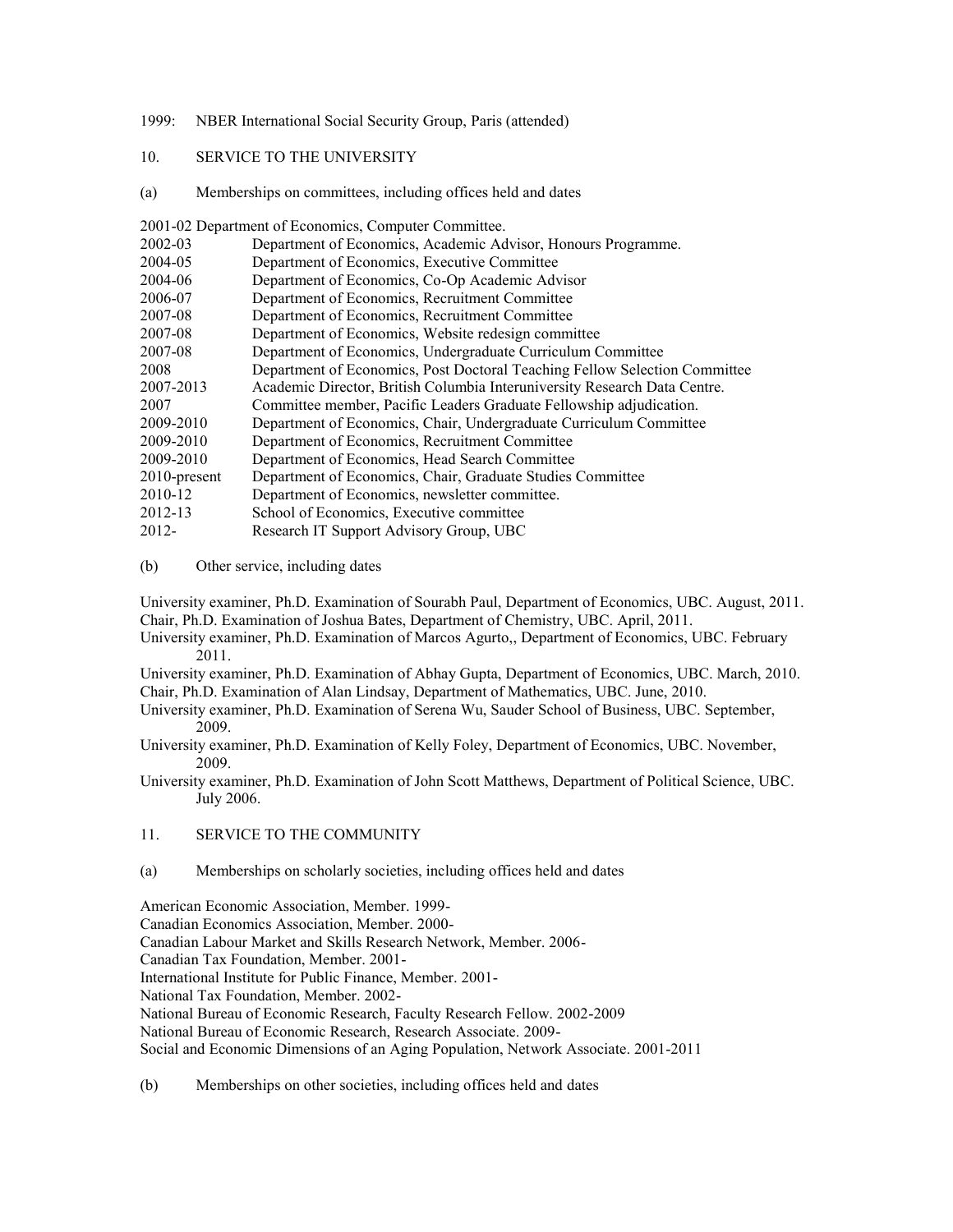C.D. Howe Institute, Research Fellow. 2003-

(c) Memberships on scholarly committees, including offices held and dates

| 2006-07  | Committee member, SSHRC Doctoral Fellowships Awards. |
|----------|------------------------------------------------------|
| 2007-08  | Committee member, SSHRC Doctoral Fellowships Awards. |
| 2011-12  | Board of Directors, National Tax Association         |
| $2011 -$ | Research Committee, Canadian Tax Foundation          |

- (d) Memberships on other committees, including offices held and dates
- (e) Editorships (list journal and dates)

Canadian Tax Journal, Co-Editor 2011- Journal of Pension Economics and Finance 2010- Canadian Public Policy, Associate Editor 2008-2011 Canadian Tax Journal, Editorial Board 2005-2011 Canadian Journal of Economics, Editorial Board, 2004-2010

(f) Reviewer (journal, agency, etc. including dates)

Annual Counts of completed reviews:

| 1999                             | 1                                                    |                |                                                                                                                                                |
|----------------------------------|------------------------------------------------------|----------------|------------------------------------------------------------------------------------------------------------------------------------------------|
| 2000                             | 2                                                    |                |                                                                                                                                                |
| 2001                             | 1                                                    |                |                                                                                                                                                |
| 2002                             | 5                                                    |                |                                                                                                                                                |
| 2003                             | 8                                                    |                |                                                                                                                                                |
| 2004                             | 5                                                    |                |                                                                                                                                                |
| 2005                             | 22                                                   |                |                                                                                                                                                |
| 2006                             | 18                                                   |                |                                                                                                                                                |
| 2007                             | 26                                                   |                |                                                                                                                                                |
| 2008                             | 33                                                   |                |                                                                                                                                                |
| 2009                             | 29                                                   |                |                                                                                                                                                |
| 2010                             | 27                                                   |                |                                                                                                                                                |
| 2011                             | 24                                                   |                |                                                                                                                                                |
| 2012                             | 17                                                   |                |                                                                                                                                                |
| 2013                             | 6                                                    |                |                                                                                                                                                |
| (To April 11, 2013)              |                                                      |                |                                                                                                                                                |
|                                  | American Economic Journal—Applied                    | 4              | Dec07, May09, Jan11, Jun11                                                                                                                     |
|                                  | American Economic Journal—Macro                      | $\mathbf{1}$   | May09                                                                                                                                          |
| American Economic Journal-Policy |                                                      | $\overline{7}$ | Jan08, Oct08, Feb09, Apr09, Nov10, Nov11, Jul12                                                                                                |
| American Economic Review         |                                                      | 13             | Jul03, Jul04, Dec04, Aug05, Feb06, Apr07, Jul07,                                                                                               |
|                                  | Oct08, Mar09, Oct09, Apr11, Oct11, Mar12             |                |                                                                                                                                                |
| <b>BEPress</b>                   |                                                      |                | Feb05                                                                                                                                          |
| Canadian Journal on Aging        |                                                      | 22             | Oct11                                                                                                                                          |
| Canadian Journal of Economics    |                                                      |                | Mar02, May02, Mar03, Feb05, Jun05, Oct05, Apr06,<br>Jul06, Dec06, Apr07, Sep07, Jan08, Jul08, Oct08, Nov08. Aug09, Nov09, Aug10, Aug10, Jan11, |
|                                  | Jan11, Sep11                                         |                |                                                                                                                                                |
|                                  | Canadian Labour Market and Skills Researcher Network |                |                                                                                                                                                |
|                                  |                                                      | 1              | Aug $06$                                                                                                                                       |
| Canadian Public Policy           |                                                      | 7              | Apri04, Oct05, Jul06, Nov06, Sep07, Feb08, May11                                                                                               |
| Canadian Studies in Population   |                                                      | $\overline{2}$ | Feb10, Apr12                                                                                                                                   |
| Canadian Tax Journal             |                                                      | 7              | Mar00, May05, Jun05, May06, Jan09, Apr10, Sep10                                                                                                |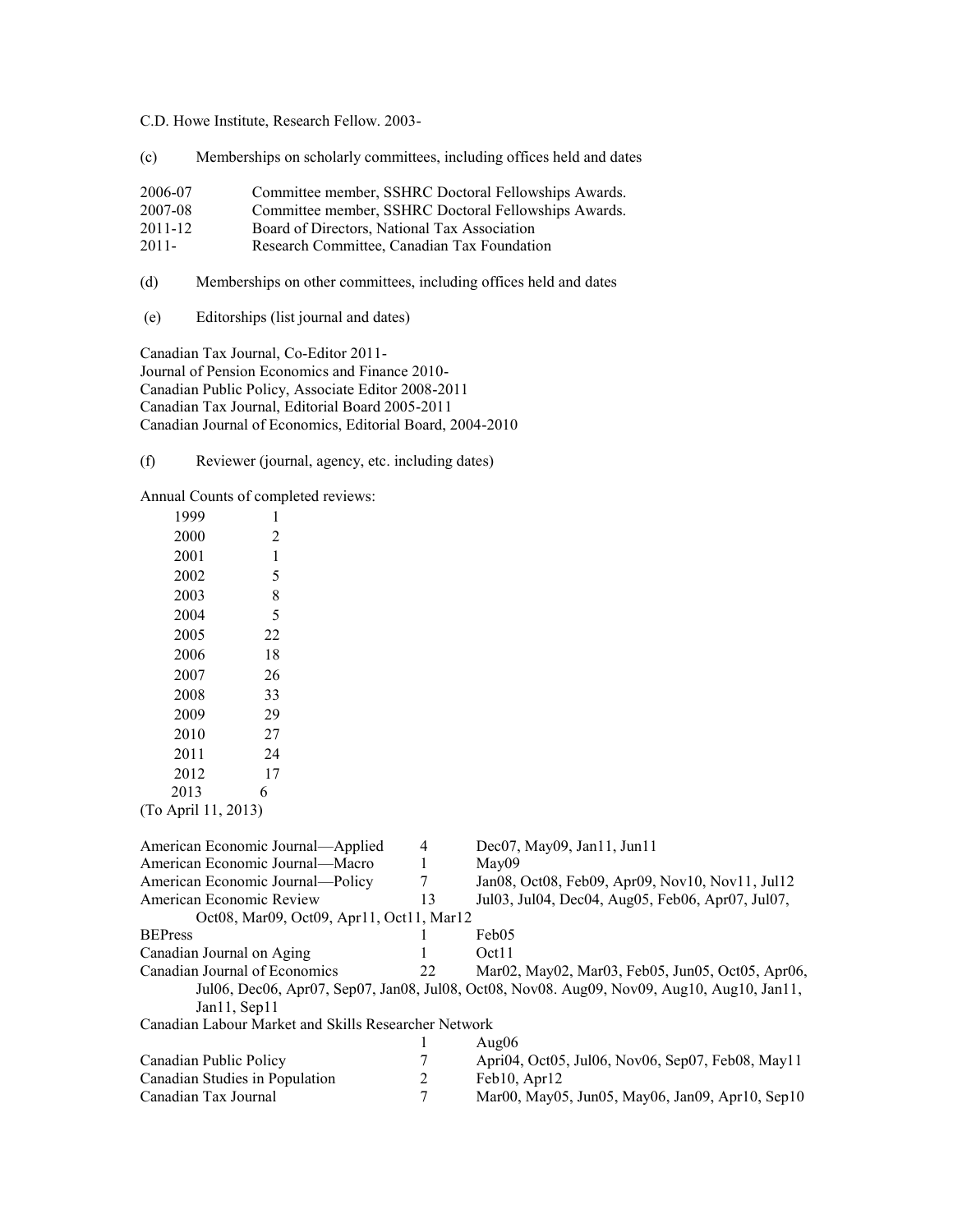| C.D. Howe Institute                                                | 6              | Dec08, Jun09, Mar12, Mar13, Mar13, Mar13                                              |  |  |  |
|--------------------------------------------------------------------|----------------|---------------------------------------------------------------------------------------|--|--|--|
| Demography                                                         | $\overline{c}$ | Nov05, May11                                                                          |  |  |  |
| Economic and Social Research Council (UK)1                         |                | Jun09                                                                                 |  |  |  |
| Economics of Education Review                                      | 2              | Mar05, Sep07                                                                          |  |  |  |
| Economic Inquiry                                                   | $\overline{2}$ | Sep07, Nov07                                                                          |  |  |  |
| Economic Development and Cultural Change 1                         |                | Oct <sub>07</sub>                                                                     |  |  |  |
| Economic Journal                                                   | 6              | Mar06, Aug07, Sep09, Jun10, Jan11, Nov11                                              |  |  |  |
| Entrepreneurship, theory and Practice                              | 1              | Aug11                                                                                 |  |  |  |
| European Journal of Political Economy                              | 1              | Mar <sub>06</sub>                                                                     |  |  |  |
| <b>Health Economics</b>                                            | 1              | Jul11                                                                                 |  |  |  |
| <b>Health Services Research</b>                                    | $\mathbf{1}$   | Jul <sub>09</sub>                                                                     |  |  |  |
| International Journal of Population Research 1                     |                | Jan12                                                                                 |  |  |  |
| <b>Industrial Relations</b>                                        | 1              | May09                                                                                 |  |  |  |
| Institute for Research on Public Policy                            | $\mathfrak{Z}$ | Apr09, Aug10, Aug10                                                                   |  |  |  |
| International Tax and Public Finance                               | 3              | Feb99, Dec00, Aug03                                                                   |  |  |  |
| Journal of Applied Econometrics                                    | $\overline{2}$ | Feb09, May 11                                                                         |  |  |  |
| Journal of Applied Economics                                       | 1              | May06                                                                                 |  |  |  |
| Journal of Business and Economic Statistics 1                      |                | Nov <sub>07</sub>                                                                     |  |  |  |
| Journal of Economic Literature                                     | 2              | Apr07, Apr09                                                                          |  |  |  |
| Journal of Health Economics                                        | $\mathfrak{2}$ | Oct11, Aug12                                                                          |  |  |  |
| Journal of Human Capital                                           | 3              | Oct08, Feb09, May10                                                                   |  |  |  |
| Journal of Human Resources                                         | 6              | Jan07, Nov07, Nov08, Jun10, Apr12, Jan13                                              |  |  |  |
| Journal of Income Distribution                                     | $\overline{2}$ | Jun04, Feb05                                                                          |  |  |  |
| Journal of Labor Economics                                         | 8              | Jun01, Aug06, Oct06, Jan08, Feb09, Apr09, Mar10,                                      |  |  |  |
| Nov10                                                              |                |                                                                                       |  |  |  |
| Journal of Politics                                                | 1              | Oct <sub>05</sub>                                                                     |  |  |  |
| Journal of Economic Education                                      | 1              | Jan05                                                                                 |  |  |  |
| Journal of Pension Economics and Finance                           | 2              | Aug08, May11                                                                          |  |  |  |
| Journal of Policy Administration and Management 1 Dec08            |                |                                                                                       |  |  |  |
| Journal of Political Economy                                       | 2              | Apr <sub>05</sub> , Apr <sub>05</sub>                                                 |  |  |  |
| Journal of Population Economics                                    | 8              | Feb03, Aug03, Feb07, May07, Feb08, May09, Jun09,                                      |  |  |  |
| May10, Apr12                                                       |                |                                                                                       |  |  |  |
| Journal of Public Economics                                        | 32             | Jun02, Sep02, Aug03, Aug04, Feb05, Jun05, Aug05,                                      |  |  |  |
|                                                                    |                | Nov05, Feb06, May06, Jan07, Feb07, Jul07, Sep07, Mar08, May08, Aug08, Dec08, Dec08,   |  |  |  |
|                                                                    |                | May09, Nov09, Mar10, Sep10, Sep10, June11, July11, Dec11, Jan12, Apr12, May12, Nov12, |  |  |  |
| Jan13                                                              |                |                                                                                       |  |  |  |
| Journal of Urban Economics                                         | 1              | Jul12                                                                                 |  |  |  |
| Labour                                                             | 4              | Nov07, May08, Jan09, Dec10                                                            |  |  |  |
| Labour Economics                                                   | 1              | Sep08                                                                                 |  |  |  |
| The Maurice Falk Institute for Economic Research in Israel 1 Feb10 |                |                                                                                       |  |  |  |
| Millennium Scholarship Foundation                                  | 2              | Aug06, Apr12                                                                          |  |  |  |
| MITACS scholarship                                                 | 1              | Apr12                                                                                 |  |  |  |
| National Science Foundation                                        | $\overline{2}$ | Mar06, Mar07                                                                          |  |  |  |
| National Tax Journal                                               | 4              | Aug02, Mar03, Apr05, Aug08                                                            |  |  |  |
| Nuffield Foundation, UK                                            | 1              | Jun10                                                                                 |  |  |  |
| Open Medicine                                                      | 1              | Jan12                                                                                 |  |  |  |
| <b>Population Studies</b>                                          | 3              | Oct06, Aug07, Aug11                                                                   |  |  |  |
| Public Choice                                                      | 1              | Jun10                                                                                 |  |  |  |
| Quarterly Journal of Economics                                     | 7              | Sep07, Mar08, June08, Dec08, Nov09, Mar10, Aug10                                      |  |  |  |
| Review of Aging                                                    | 1              | Aug $10$                                                                              |  |  |  |
| Review of Economics and Statistics                                 | 4              | May08, Aug08, Nov09, Jan11                                                            |  |  |  |
| Review of Economic Studies                                         | 1              | Jul <sub>10</sub>                                                                     |  |  |  |
| Scandinavian Journal of Economics                                  | $\overline{2}$ | Nov08, Aug09                                                                          |  |  |  |
| Science                                                            | 1              | Sep12                                                                                 |  |  |  |
| Scottish Journal of Political Economy                              | 1              | Aug09                                                                                 |  |  |  |
| Social Science and Humanities Research Council                     |                |                                                                                       |  |  |  |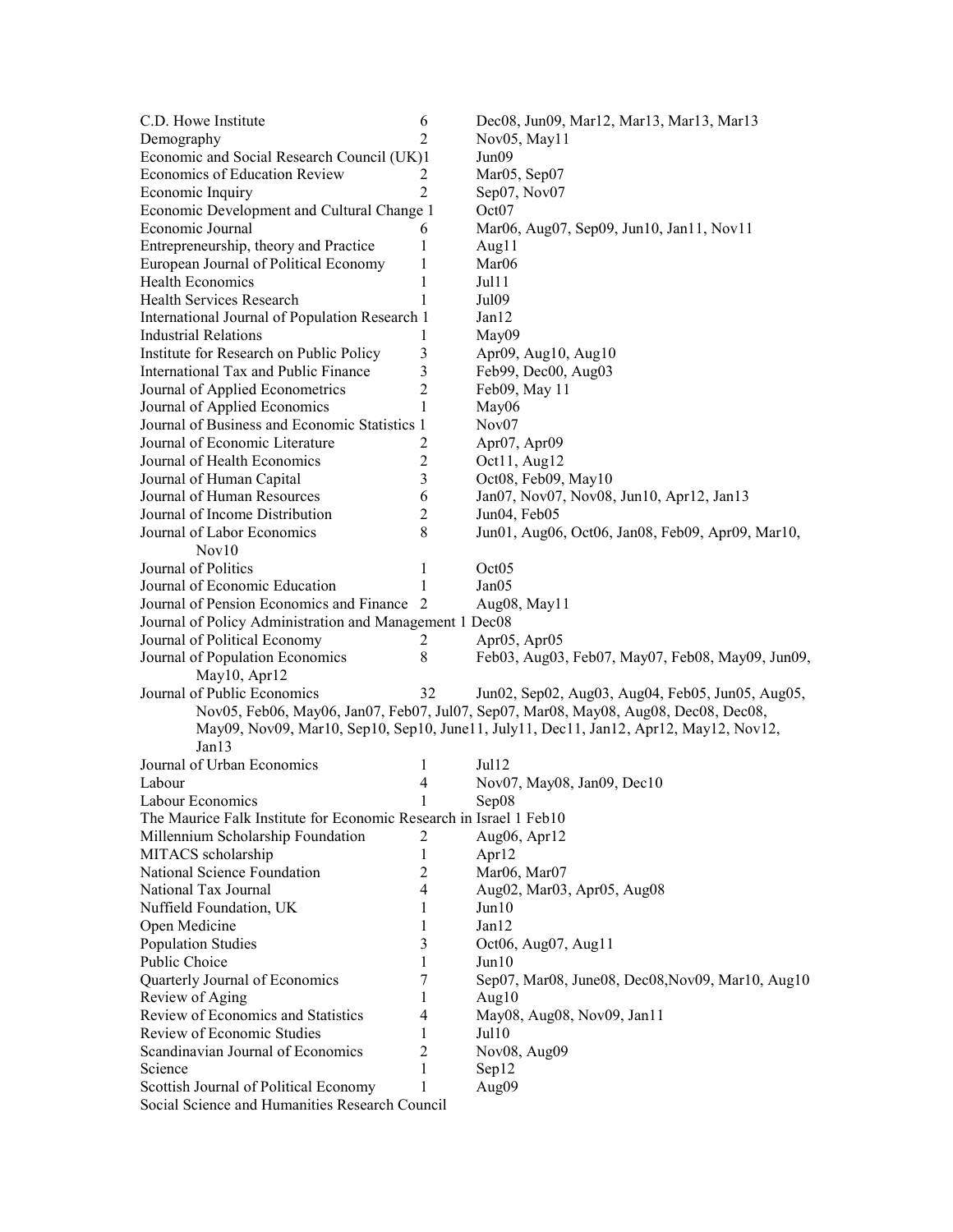|                                            | Feb03, Jan05, Jan05, Apr10, Jan13 |
|--------------------------------------------|-----------------------------------|
| <b>Statistics Canada</b>                   | May08                             |
| <b>Swiss National Science Foundation</b>   | Janll                             |
| University of Calgary Public Policy Series | Jan 12                            |

(g) External examiner (indicate universities and dates)

Ross Hickey, Economics, Simon Fraser University. PhD Thesis. December 2008 Cheryl Fu, Economics, Simon Fraser University. PhD Thesis. December 2008. Kadir Atalay, Economics, McMaster University. PhD Thesis. June 2009.

Promotion and tenure letter, September 2010. Promotion and tenure letter, September 2011. Promotion and tenure letter, September 2011 Promotion and tenure letter, September 2012 Promotion and tenure letter, October 2012

(h) Consultant (indicate organization and dates)

Province of Quebec, September 2002. Department of Finance Canada, July 2004. Human Resources and Skills Development Canada, June 2005, 2008-09 Human Resources and Skills Development Canada, March 2013

#### (i) Other service to the community

#### Media interactions:

#### Opinion pieces:

- Economy Lab contributor, *Globe and Mail*, September 2010 to present. Five articles in 2010. Fourteen in 2011. Eight in 2012. Two so far in 2013
- 4-part series on inequality, Vancouver Sun, December 2011, with Nicole Fortin, David Green, Thomas Lemieux, Craig Riddell.
- "Will the HST deliver lower prices to consumers?" Vancouver Sun, May 28<sup>th</sup>, 2010.

"Canada needs the budget office" National Post, July 18, 2009.

"The RESP bill is bad tax policy and even worse education policy" Globe and Mail, March 11, 2008

Occasional interviews on current policy issues with media outlets such as The Globe and Mail, the National Post, Maclean's, CBC Radio, News 1130, Ottawa Citizen, le Devoir, the Toronto Star. Approximately 10 times a year. More frequent during the 2011 federal election.

Othe<sup>r</sup> Coverag<sup>e</sup> <sup>o</sup>f Research:

Baker, Gruber, and Milligan (2005) received extensive coverage: 23 French newspaper articles. 29 English newspaper articles. 29 radio pieces. Article in the New York Times in June, 2006.

#### Other:

Canadian Tax and Credit Simulator. Software, database, and documentation. Made available to other researchers in September 2007 as a public service. Over 100 current registered users. Emails of support available upon request.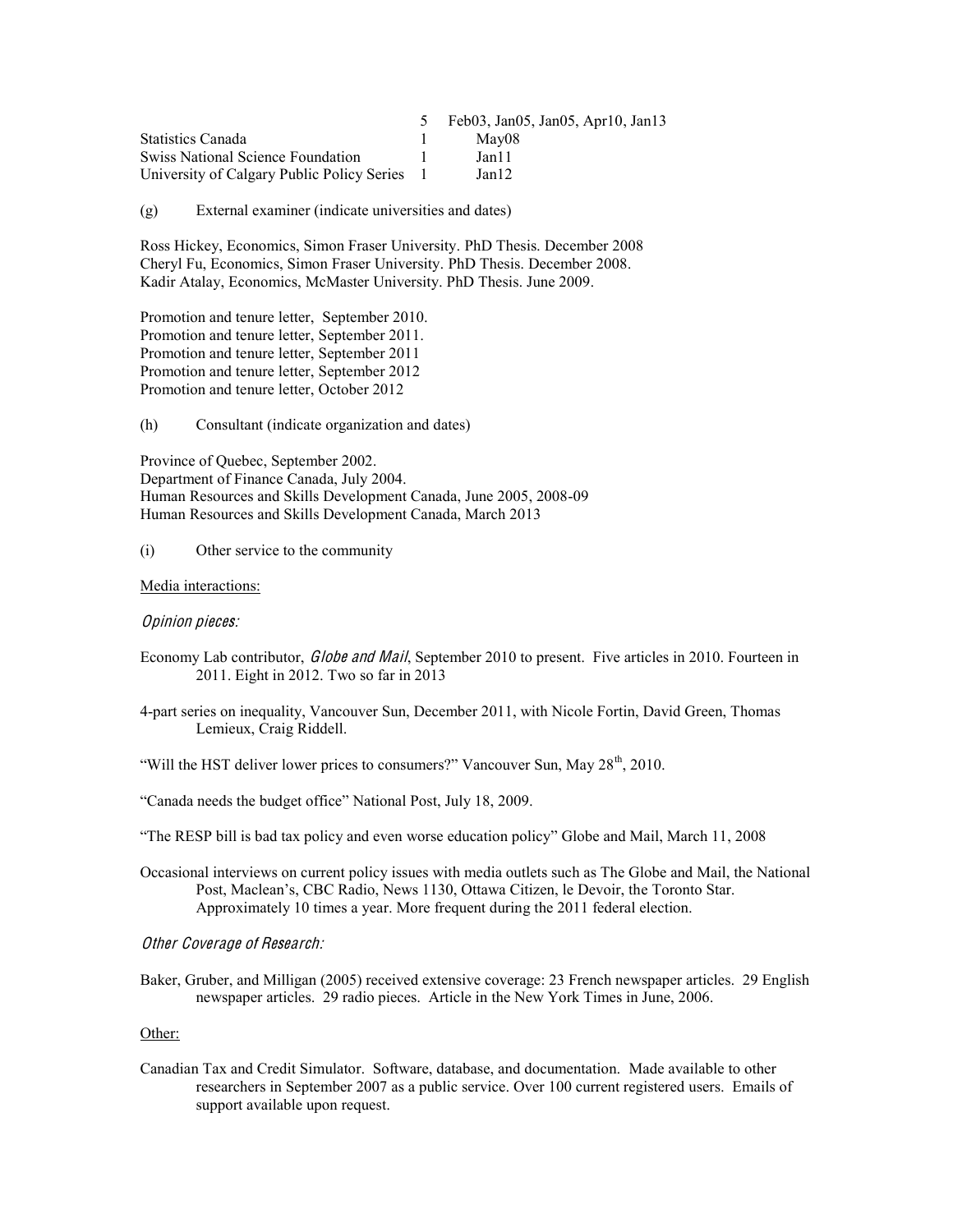- Organizer of open letter supporting the Parliamentary Budget Officer in 2009. Gathered signatures of over 140 economists. The budget of the Parliamentary Budget Officer was restored.
- Volunteer economic advisor to 'No' side of HST referendum, April-August 2011. Gave many media interviews and participated in public debates.
- 12. AWARDS AND DISTINCTIONS
- (a) Awards for Teaching (indicate name of award, awarding organizations, date)
- (b) Awards for Scholarship (indicate name of award, awarding organizations, date)

Killam Research Prize, UBC, 2011

Kendrick Prize (joint with Courtney Coile) from the International Associaton for Research in Income and Wealth. For best paper in the Review of Income and Wealth in 2008/09.

Harry Johnson Prize (joint with Marie Rekkas) from the Canadian Economics Association. For best paper in the Canadian Journal of Economics in 2008.

Doug Purvis Memorial Prize (joint with Michael Baker and Jonathan Gruber) from the Canadian Economics Association. For most significant written contribution to Canadian Public Policy in 2008.

National Tax Foundation Dissertation Award, National Tax Association, 2002.

- (c) Awards for Service (indicate name of award, awarding organizations, date)
- (d) Other Awards
- 13. OTHER RELEVANT INFORMATION (Maximum One Page)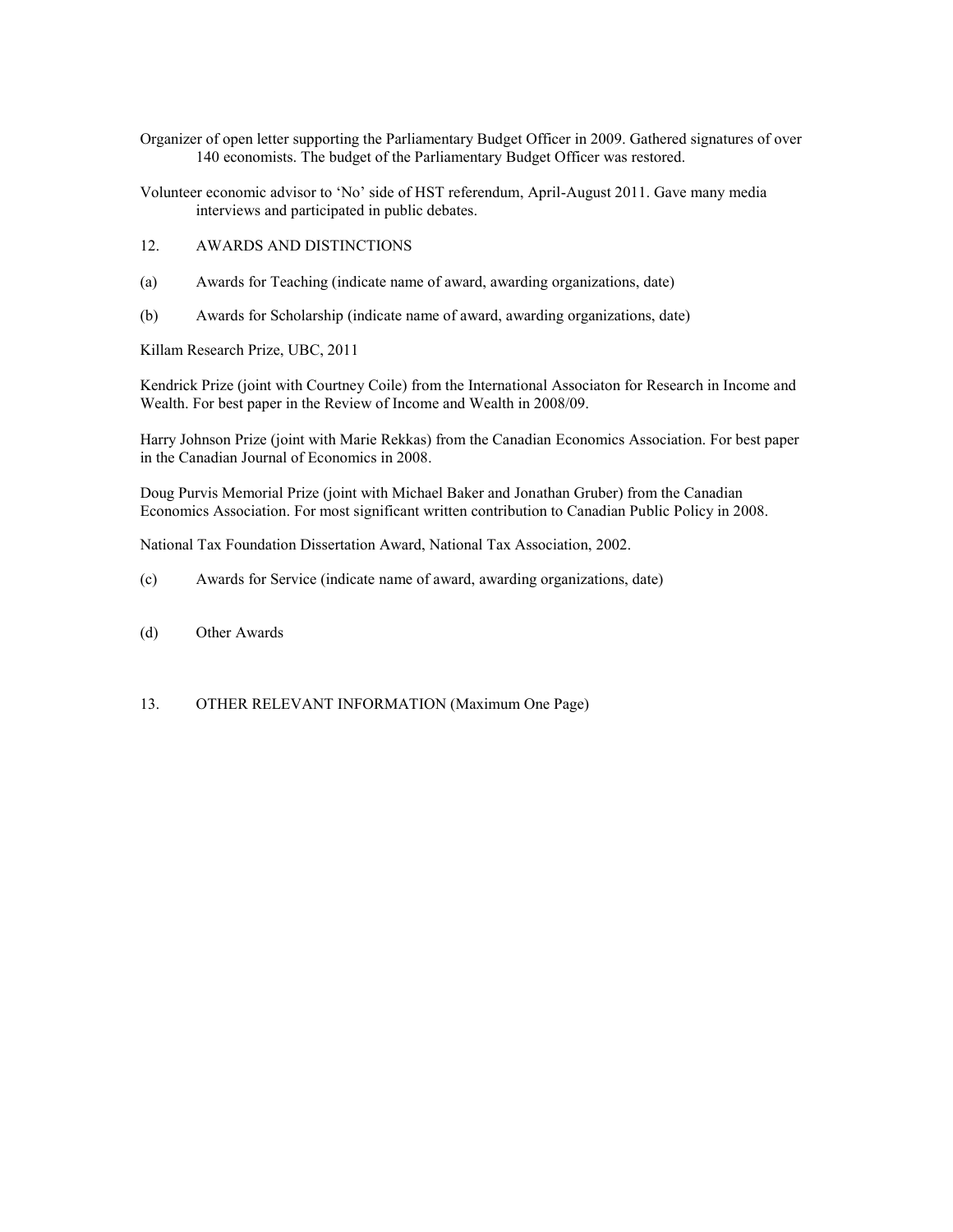#### THE UNIVERSITY OF BRITISH COLUMBIA Publications Record

| SURNAME: MILLIGAN | <b>FIRST NAME:</b>    | <b>KEVIN</b> | Initials: KM |
|-------------------|-----------------------|--------------|--------------|
|                   | MIDDLE NAME(S): SCOTT |              |              |

Date: Apr 11, 2013

#### 1. REFEREED PUBLICATIONS

- (a) Books
- (b) Journals
- Note: All co-authored papers are a result of equal work among the co-authors. Authorship is listed in alphabetical order in all cases.
- Almond, Douglas, Lena Edlund, and Kevin Milligan (2013), "Son Preference and the Persistence of Culture: Evidence from South and East Asian Immigrants to Canada," *Population and* Dev<sup>e</sup>lopmen<sup>t</sup> Review, Vol. 39, No. 1, pp. 75-95.
- Fortin, Nicole, David Green, Thomas Lemieux, Kevin Milligan, and Craig Riddell (2012), "Canadian Inequality: Recent Developments and Policy Options," Canadian Public Policy, Vol. 38, No. 2, pp. 121-145.
- Milligan, Kevin and Mark Stabile (2011), "Do Child Tax Benefits Affect the Wellbeing of Children? Evidence from Canadian Child Benefit Expansions," American Economic Journal— Economi<sup>c</sup> Policy, Vol. 3, No. 3, pp. 175-205.
- Baker, Michael and Kevin Milligan (2010), "Evidence from maternity leave expansions of the impact of maternal care on early child development," *Journal of Human Resources*, Vol. 45, No. 1, pp. 1-32.
- Frenette, Marc, David Green, and Kevin Milligan (2009), "Taxes, Transfers, and Canadian Income Inequality," Canadian Public Policy, Vol. 35, No. 4, pp. 389-411.
- Baker, Michael and Kevin Milligan (2009), "The report of the Expert Panel on Older Workers: How should public pensions be improved?" *Canadian Public Policy*, Vol. 35, No. 4, pp. 493-498.
- Coile, Courtney and Kevin Milligan (2009), "How Household Portfolios Evolve After Retirement: The Effect of Aging and Health Shocks," Review of Income and Wealth, Vol. 55, No. 2, pp. 226-248.
- Milligan, Kevin and Marie Rekkas (2008), "Campaign Spending Limits, Incumbent Spending, and Election Outcomes," Canadian Journal of Economics, Vol. 41, No. 4, pp. 1351-1374.
- Milligan, Kevin (2008), "The Evolution of Elderly Poverty in Canada," Canadian Public Policy, Vol. 34, No. 4, pp. s79-s94.
- Milligan, Kevin and Tammy Schirle (2008), "Improving the Labour Market Incentives of Canada's Public Pensions," *Canadian Public Policy*, Vol. 34, No. 3, pp. 281-303.
- Baker, Michael and Kevin Milligan (2008), "How does job-protected maternity leave affect mothers' employment?" Journal of Labor Economics, Vol. 26, No. 4, pp. 655-692.
- Baker Michael, Jonathan Gruber, and Kevin Milligan (2008), "Universal Childcare, Maternal Labor Supply, and Family Wellbeing," Journal of Political Economy, Vol. 116, No. 4, pp. 709-745.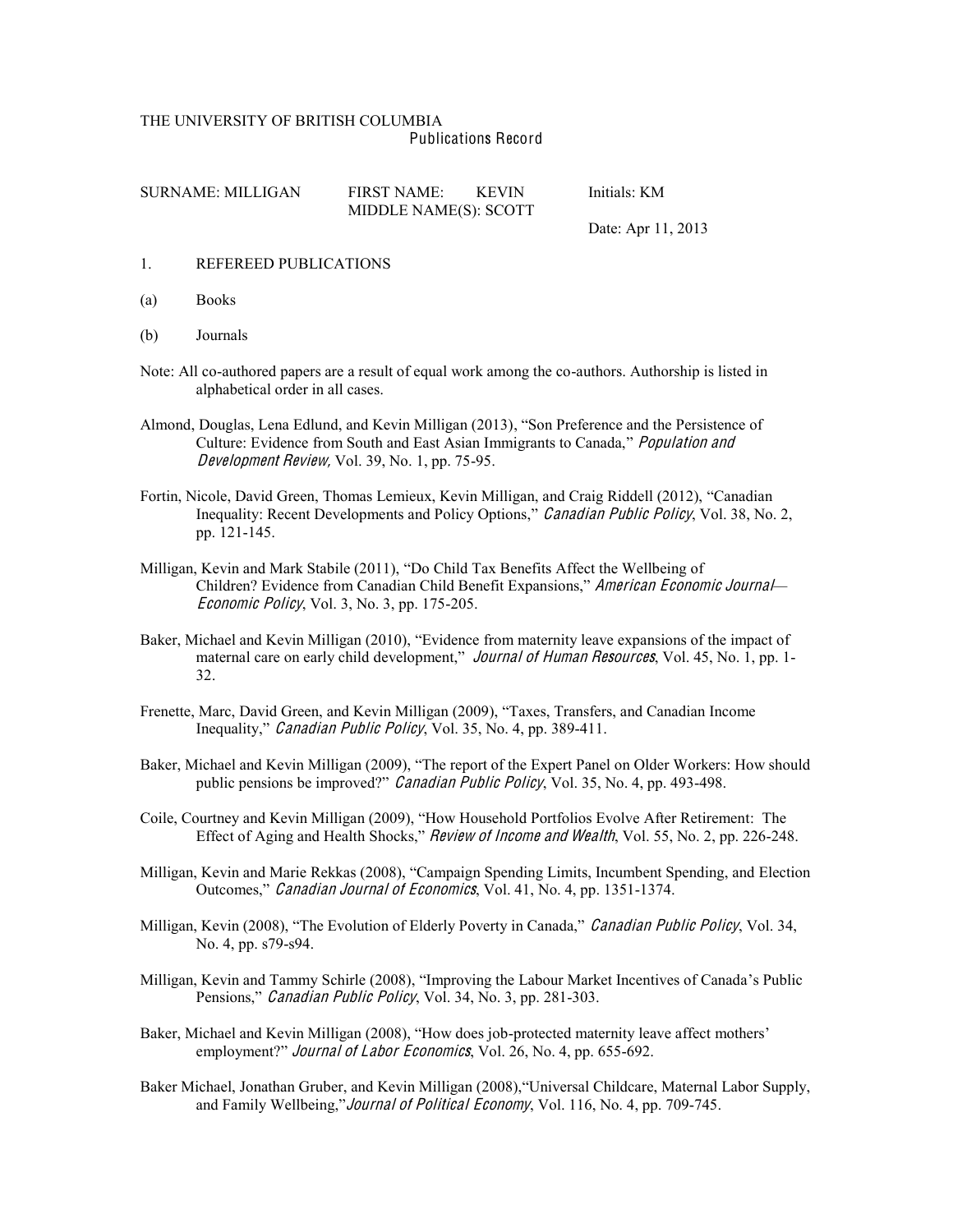- Baker, Michael and Kevin Milligan (2008), "Maternal Employment, Breastfeeding, and Health: Evidence from maternity leave mandates," *Journal of Health Economics*, Vol. 27, No. 4, pp. 871-887.
- Lemieux, Thomas and Kevin Milligan (2008), "Incentive effects of social assistance: A regression discontinuity approach," *Journal of Econometrics*, Vol. 142, No. 2, pp. 807-828.
- Frenette, Marc, David Green, and Kevin Milligan (2007), "The tale of the tails: Canadian income inequality in the 80s and 90s," Canadian Journal of Economics, Vol. 40, No. 3, pp. 734-764.
- Milligan, Kevin and Mark Stabile (2007)"The integration of child tax credits and welfare: Evidence from the Canadian National Child Benefit program," Journal of Public Economics, Vol. 91, No. 1-2, pp. 305-326.
- Milligan, Kevin (2005), "Lifecycle Asset Allocation and Accumulation in Canada," Canadian Journal of Economic<sup>s</sup>, Vol. 38, No. 3, pp. 1057-1106.
- Milligan, Kevin (2005), "Subsidizing the Stork: New Evidence on Tax Incentives and Fertility," Review of Economic<sup>s</sup> and Statistic<sup>s</sup>, Vol. 87, No. 3, pp. 539-555.
- Milligan, Kevin, Enrico Moretti, and Philip Oreopoulos (2004), "Does Education Improve Citizenship? Evidence from the U.S. and the U.K." *Journal of Public Economics*, Vol. 88, No. 9-10 pp. 1667-1695. Reprinted in *Modern Classics in the Economics of Education*, Clive R. Belfield (ed.). Edward Elgar (2006).
- Baker, Michael, Jonathan Gruber, and Kevin Milligan (2003), "The Retirement Incentive Effects of Canada's Income Security Programs," Canadian Journal of Economics, Vol. 36, No. 2, pp. 261-290.
- Milligan, Kevin (2003), "How Do Contribution Limits Affect Contributions to Tax-Preferred Savings Accounts?" Journal of Public Economics, Vol. 87, No. 2, pp. 253-281.
- Milligan, Kevin (2002), "Tax-Preferred Savings Accounts and Marginal Tax Rates: Empirical Evidence on RRSP Participation," Canadian Journal of Economics Vol. 35, No. 3, pp. 436-456.
- (c) Chapters
- (d) Conference Proceedings
- (e) Other
- Laurin, Alexandre, Kevin Milligan, and Tammy Schirle (2012), "How are Changes to Canada Pension Plan Adjustment Factors Affecting Retirement Incentives?" CD Howe Institute Commentary 352.
- Milligan, Kevin (2005), "Making it pay to work: Improving the incentives in Canada's public pension system," Commentary 218, C.D. Howe Institute. 28 pages.
- Milligan, Kevin (2002), "Tax Preferences for Education Savings: Are RESPs Effective?" Commentary 174, C.D. Howe Institute. 21 pages.
- Milligan, Kevin (2002), "Quebec's Baby Bonus: Can Public Policy Raise Fertility?" *Backgrounder*, C.D. Howe Institute, January. 9 pages.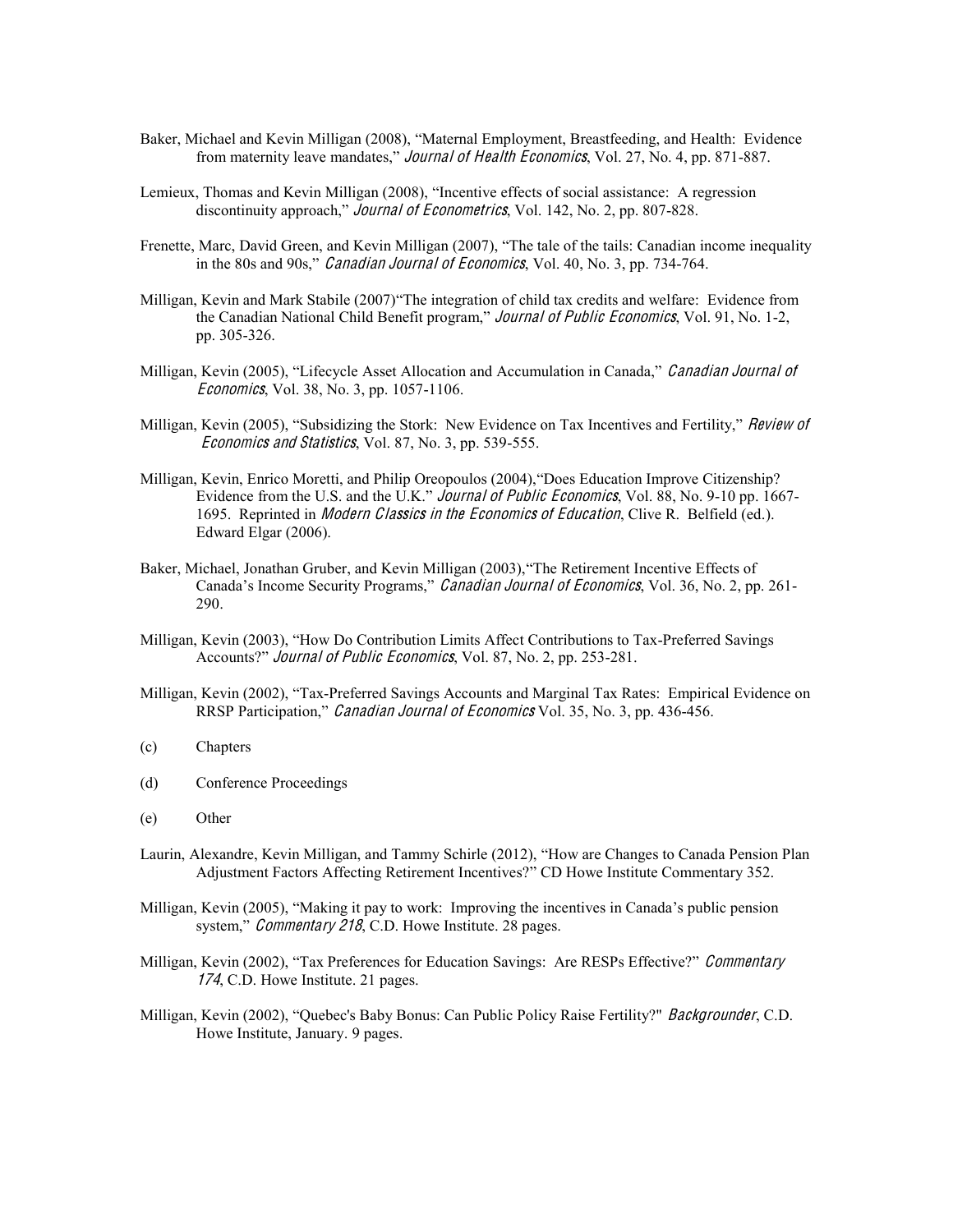## 2. NON-REFEREED PUBLICATIONS

- Note: All co-authored papers are a result of equal work among the co-authors. Authorship is listed in alphabetical order in all cases.
- (a) Books
- (b) Journals
- Milligan, Kevin (2012), "Carbon Taxation and Related Policy Options," Canadian Tax Journal, Vol. 60, No. 4, pp. 867-868.
- Milligan, Kevin (2012), "Editor's Introduction: Financing Higher Education," Canadian Tax Journal, Vol. 60, No. 3, pp. 609-610.
- Milligan, Kevin (2012), "The Tax Free Savings Account: Introduction to the Policy Forum and Simulations of Potential Revenue Costs." Canadian Tax Journal, Vol. 60, No. 2, pp. 355-360.
- Milligan, Kevin (2012), "Policy Forum: Editor's introduction-Drawing Lessons for Tax Policy from British Columbia's HST Referendum," Canadian Tax Journal, Vol. 60, No. 1, pp. 101-102.
- Milligan, Kevin (2011), "The design of tax policy in Canada: thoughts prompted by Richard Blundell's l Empirical evidence and tax policy design," Canadian Journal of Economics, Vol. 44, No. 4, pp. 1184-1194.
- Green, David and Kevin Milligan (2010), "The Importance of the Long Form Census to Canada," *Canadian* Publi<sup>c</sup> Policy, Vol. 36, No. 3, pp. 383-388.
- Milligan, Kevin and Michael Smart (2000), "What's the cost of the foreign property limit in Canada's pension rules?" *Policy Options*, Vol. 21 March, pp. 36-40.
- (c) Chapters
- Barrett, Garry and Peter Levell (forthcoming), "A comparison of micro and macro expenditure measures across countries using differing survey methods," in Christopher Carroll Thomas Crossley, and John Sabelhaus (eds.) *Improving the measurement of expenditure measures*. NBER-CRIW conference volume. 38 pages.
- Milligan, Kevin and David A. Wise (2012), "Introduction," in David A. Wise (ed.) Social Security Program<sup>s</sup> and Retirement Around th<sup>e</sup> World: Historical Trend<sup>s</sup> in Mortality and Health, Employment, and Disability Insurance Participation and Reform<sup>s</sup>. Chicago: University of Chicago Press. 47 pages.
- Milligan, Kevin and Michael Baker (2012), "Disability insurance programs in Canada," in David A. Wise (ed.) Social Security Program<sup>s</sup> and Retiremen<sup>t</sup> Around <sup>t</sup>h<sup>e</sup> World: Historical Trend<sup>s</sup> in Mortality and Health, Employment, and Disability Insurance Participation and Reform<sup>s</sup>. Chicago: University of Chicago Press. 62 pages.
- Milligan, Kevin (2012), "The Long-Run Growth of Disability Insurance in the United States," in David A. Wise (ed.) Social Security Program<sup>s</sup> and Retiremen<sup>t</sup> Around <sup>t</sup>h<sup>e</sup> World: Historical Trend<sup>s</sup> in Mortality and Health, Employment, and Disability Insurance Participation and Reform<sup>s</sup>. Chicago: University of Chicago Press. 58 pages.
- Gruber, Jonathan, Kevin Milligan, and David A. Wise (2010), "Social Security Programs and Retirement Around the World: The Relationship to Youth Employment, Introduction and Summary," in David A. Wise and Jonathan Gruber (eds.) Social Security Programs and Retirement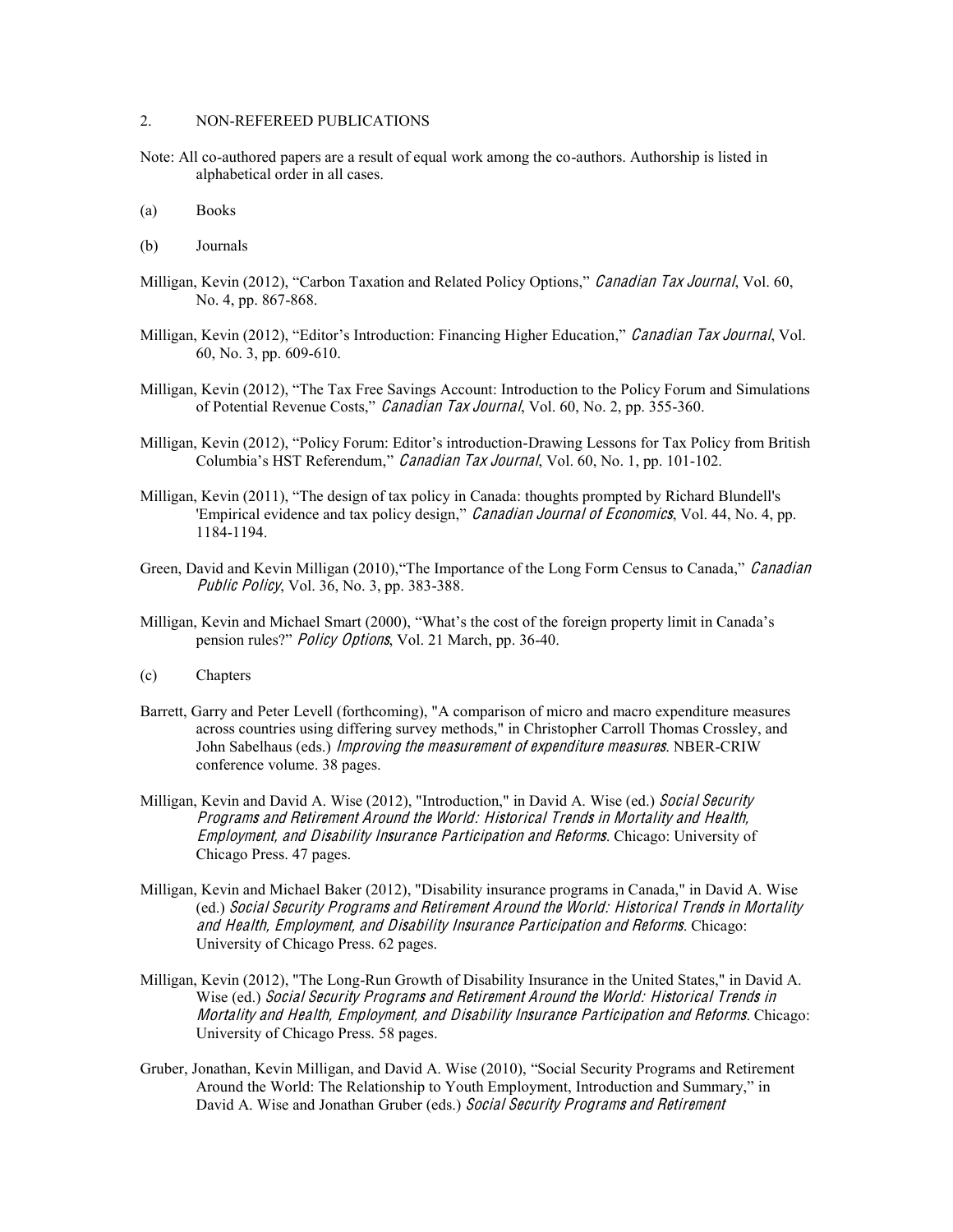around <sup>t</sup>h<sup>e</sup> world: Th<sup>e</sup> <sup>r</sup>elationship <sup>t</sup><sup>o</sup> youth <sup>e</sup>mploymen<sup>t</sup>. Chicago: University of Chicago Press, pp. 1-45.

- Gruber, Jonathan and Kevin Milligan (2010), "Do Elderly Workers Substitute for Younger Workers in the U.S.?" in David A. Wise and Jonathan Gruber (eds.) Social Security Programs and Retiremen<sup>t</sup> around <sup>t</sup>h<sup>e</sup> world: Th<sup>e</sup> <sup>r</sup>elationship <sup>t</sup><sup>o</sup> youth <sup>e</sup>mploymen<sup>t</sup>. Chicago: University of Chicago Press, pp. 345-360.
- Baker, Michael, Jonathan Gruber, and Kevin Milligan (2010), "The Interaction of Youth and Elderly Labor Markets in Canada," in David A. Wise and Jonathan Gruber (eds.) Social Security Program<sup>s</sup> and Retiremen<sup>t</sup> around <sup>t</sup>h<sup>e</sup> world: Th<sup>e</sup> <sup>r</sup>elationship <sup>t</sup><sup>o</sup> youth <sup>e</sup>mploymen<sup>t</sup>. Chicago: University of Chicago Press, pp. 77-97.
- Milligan, Kevin (2010), "What have four Conservative budgets done to Personal Income Taxes in Canada?" The 2009 Federal Budget, John Deutsch Institute. McGill-Queens University Press, pp. 161-177.
- Milligan, Kevin and Tammy Schirle (2008), "Working while receiving a pension: Will double dipping change the elderly labour market?" in Michael G. Abbott, Charles M. Beach, Robin W. Boadway, and James G. MacKinnon (eds.) Retirement Policy Issues in Canada. McGill-Queen's University Press, pp. 337-351.
- Baker, Michael, Jonathan Gruber, and Kevin Milligan (2007), "Simulating the Response to Reform of Canada's Income Security System," in David A. Wise and Jonathan Gruber (eds.) Social Security Programs and Retirement around the world: Fiscal Implications. Chicago: University of Chicago Press, pp. 83-118.
- Milligan, Kevin (2007), "Of Beer and Popcorn: Federal Policy on Childcare and Child Benefits," in Charles M. Beach, Michael Smart, and Thomas A. Wilson (eds.) Th<sup>e</sup> 2006 Federal Budget: Rethinking Fiscal Priorities. Kingston: McGill-Queen's University Press, pp. 147-161.
- Milligan, Kevin (2005), "Who uses RESPs and Why," in Charles M. Beach, Robin W. Boadway and R. Marvin McInnis (eds.) *Higher Education in Canada*, pp. 467-494. McGill-Queen's University Press.
- Baker, Michael, Jonathan Gruber, and Kevin Milligan (2004), "Income Security Programs and Retirement in Canada," in Jonathan Gruber and David Wise (eds.) Social Security Programs and Retirement Around the World: Micro Estimation. Chicago: University of Chicago Press, pp.99-152.
- (d) Conference Proceedings
- Milligan, Kevin and Mark Stabile (2009), "Child benefits, maternal employment, and children's health: Evidence from Canadian child benefit expansions," with Mark Stabile. American Economic Association Pap<sup>e</sup>r<sup>s</sup> and Proceedings, Vol. 99, No. 2, pp. 128-132.
- Milligan, Kevin (2003), "Some Considerations for Empirical Research on Tax-Preferred Savings Accounts," National Tax Association Proceedings 2002, pp. 278-282.
- (e) Other
- Milligan, Kevin (2012), "Comment," in Crossley, Thomas F. Carl Emmerson, and Andrew Leicester Raising Household Savings, pp. 105-108. London: The British Academy.
- Baker, Michael and Kevin Milligan (2009), "Government and Retirement Incomes in Canada," Report prepared for the Council of Federal, Provincial, and Territorial Finance Ministers. 59 pages.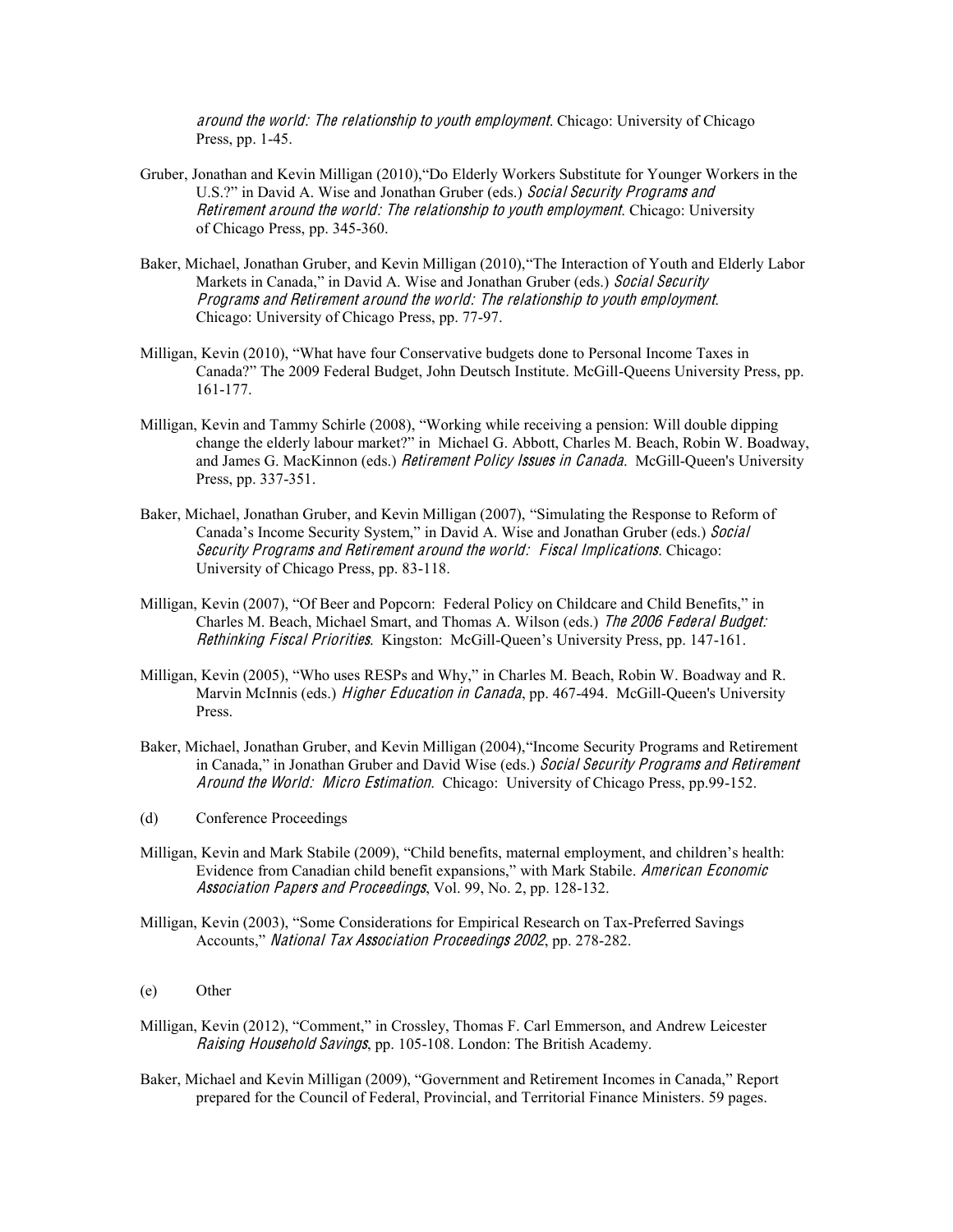- Milligan, Kevin (2009), "Time for a tune-up: Personal Income Taxation in Western Canada," Canada West Foundation. 30 pages.
- Green, David and Kevin Milligan (2007), "Canada's Rich and Poor: Moving in Opposite Directions" Canadian Centre for Policy Alternatives. 20 pages.
- Coile, Courtney and Kevin Milligan (2006), "What happens to household portfolios after retirement?" Centre for Retirement Research Issues Brief Number 56. 7 pages.
- Baker, Michael, Jonathan Gruber, and Kevin Milligan (2006), "What can we learn from Quebec's Universal Childcare Program?" C.D.Howe Institute E-Brief 25. February. 5 pages.
- 3. PATENTS
- 4. SPECIAL COPYRIGHTS
- 5. ARTISTIC WORKS, PERFORMANCES, DESIGNS
- 6. OTHER WORKS
- Milligan, Kevin (2007), Canadian Tax and Credit Simulator. Software, database, and documentation. September 2007. 106 current registered users.
- 7. WORK SUBMITTED (including publisher and date of submission)
- Milligan, Kevin " How is hardship avoided for those retiring before Social Security entitlement ages?." Revisions requested at Journal <sup>o</sup>f Pension Economic<sup>s</sup> and Finance.
- Baker, Michael and Kevin Milligan, "Maternity leave and children's cognitive and behavioral development." Under review at *Journal of Policy Analysis and Management*.
- Milligan, Kevin, "Income Inequality in Canada: Trends in the Census 1980-2005," submitted to University of Calgary School of Public Policy Research Papers. Submitted February 2013.
- Milligan, Kevin, "The Road to Egalitaria: Sex Differences in Employment for Parents of Young Children," Submitted to CES-ifo Economic Studies. Submitted February 2013.
- 8. WORK IN PROGRESS (including degree of completion)
- Milligan, Kevin and David A. Wise "Health and Work at Older Ages: Using Mortality to Assess Employment Capacity Across Countries," NBER Working Paper No. 18229. 99% complete, preparing to send to a journal.
- Baker, Michael and Kevin Milligan, "Boy-Girl Differences in Parental Time Investments: Evidence from Three countries," NBER Working Paper No. 18993. 99% complete, preparing to send to a journal.
- Milligan, Kevin "Incomes and hardship in early transitions to retirement." 99% complete. In preparation to send to a journal.